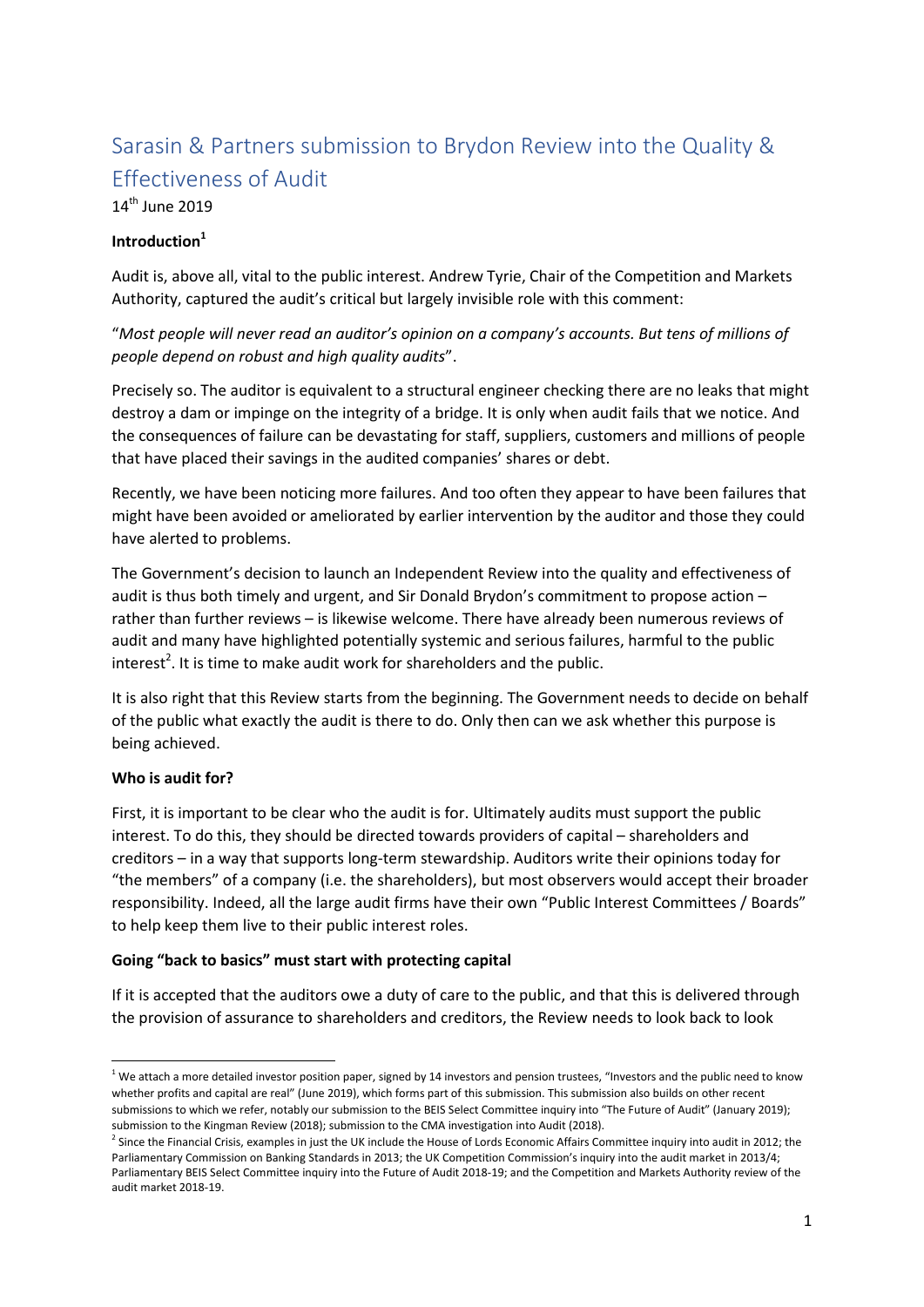forward. The importance of the market-wide function of audit was well understood by the architects of our system of company law. This has been built on over the years but has never fundamentally changed. Nor should it.

Our Companies Act remains a strong document, setting out in clear terms what the duties of auditors are and, in particular, their responsibility to not just follow a set of accounting standards, but to form a view as to whether the accounts that directors produce are "true and fair", and also whether the dividends companies propose to pay are legal. The latter sits at the heart of the UK's capital maintenance regime. Where a proposed distribution is to be paid out of a company's paid-in capital, this is illegal as it could threaten the solvency of the entity, and it is the auditor's responsibility to sound the alarm.

These should not be process-based judgements that ignore outcomes, but hard calls on capital strength. Audit should not just be about ticking boxes; its core purpose is to protect capital. This is where, in our view, auditors are falling short today. Auditors have effectively lost sight of this core purpose as prescribed in the Companies Act.

Auditors like to highlight an "expectations gap", which refers to the fact that the public misunderstands the auditor's role, and worse still overestimates what auditors can do. In our view, this characterisation is not just self-serving, but flawed. The problem is not one of expectations; rather we have a grave "delivery gap" when it comes to audit.

#### **Individual auditors may be diligent, but they are following the wrong rules**

This is, of course, not to say all is rotten with audit. Most auditors are professional, hard-working and diligent. The central problem is that they are following the wrong rules<sup>3</sup>.

Rather than ensuring strict adherence to restrictions on distributions out of capital, and thus a prudent approach to accounting for both realised revenue as well as foreseeable losses/liabilities (whether or not they can be easily measures or timed), auditors' focus appears to have been almost entirely on whether international accounting standards (IFRS) are being properly applied. The problem is that following IFRS cannot be relied upon to deliver adherence to the law<sup>4</sup>.

Moreover, there is little evidence that the capital maintenance regime is being enforced: there are no explicit assurances provided to shareholders on this, and there have been company failures like Carillion that have happened soon after dividends have been paid. Also, where companies have found they have paid illegal dividends, it has (as far as we know) never been discovered by the auditor<sup>5</sup>.

#### **Why might auditors have forgotten about capital protection?**

**.** 

How this might have happened requires a detailed analysis of how auditors have interacted with regulators and policy-makers over the years. There are plenty of academic and investigative papers that delve into the political economy of audit – and this submission does not review these<sup>6</sup> – but we would make three salient points:

 $3$  There are other problems, of course, notably linked to pervasive conflicts of interest and threats to independence. The point here is that even if those structural problems are addressed, we won't improve audit quality until the question of purpose is addressed. Please see other concerns outlined in our submissions to the CMA, The BEIS Select Committee's inquiry into "The Future of Audit", as well as our submission to the Kingman Review.

 $4$  Our attached Position Paper "Investors and the public need to know whether profits and capital are real" (June 2019) elaborates this point, as do two legal opinions produced in 2013 and 2015 by George Bompas QC.<br><sup>5</sup> See investor position paper "Investors need to know whether profits and capital are real", June 2019 for examples.

<sup>&</sup>lt;sup>6</sup> A recent example that documents in detail instances of apparent regulatory capture is provided by Richard Brooks, "Ben counters", 2018.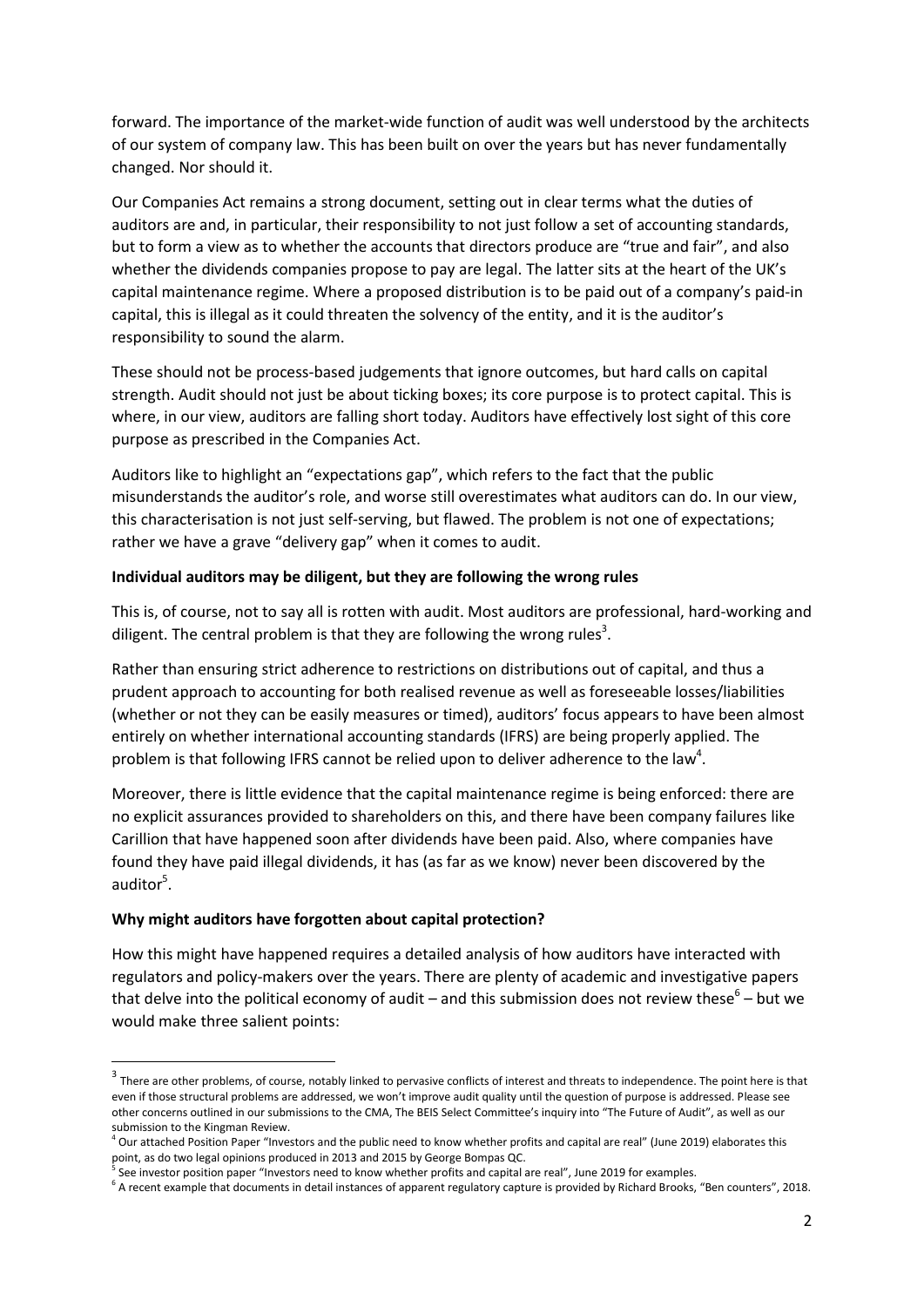- Auditors appear to have been extremely influential in shaping international accounting standards (IFRS) – as well as the endorsement process employed in the European Union – which are applied in the UK today<sup>7&8</sup>.
- The audit industry has long lobbied in favour of re-writing UK company law to align with these accounting standards, over which they had considerable influence. Indeed, they still do today<sup>9</sup>. They argue for the UK to abandon "complex" and "outdated" capital protection rules that place excessively "rigid" limits on dividends.
- In the meantime, representatives of the audit industry have sought to conflate the Opinion required on whether accounts provide a "true and fair" view according to the Companies Act, with the separate Opinion they must provide on adherence to accounting standards<sup>10</sup>. These are in fact distinct, and two legal opinions provided by George Bompas QC in 2013 and 2015 set out why they must remain distinct, since the true and fair opinion is tied to adherence to the capital maintenance regime, not IFRS.

A deeper reason as to why auditors would wish the UK to abandon the capital maintenance regime could be because these rules demand an absolute judgement around accounts being true and fair and dividends being legal, rather than a view on whether the process (adherence to standards) has been followed. This requirement to form a view on the accounts might be viewed as increasing legal risks for auditors, and thus something they would naturally like curtailed.

Whatever the reason, it appears today that the audit industry is not implementing the capital maintenance regime with sufficient rigour, if at all. This needs to be addressed urgently, as was clearly highlighted by the BEIS Select Committee's final report on "The Future of Audit" in April.

#### **To conclude**

**.** 

We believe that it is auditors' failure to check directors' adherence to the capital maintenance regime that explains more than anything else what is going wrong with audit today. Auditors have, put simply, lost sight of their core purpose to protect capital.

There are, of course, other failures also, many of which we have made submissions or public statements on, and which are being considered by this Review or related reviews (e.g. CMA's review of market structure and Sir John Kingman's review of the FRC). However, until we address the question of what the audit is for, and – in our view – reaffirm the centrality of capital maintenance, we will not set the UK on a path towards a more resilient and sustainable business sector. Given the significant geopolitical, economic and environmental uncertainties facing the UK today, this is more urgent than ever.

In what follows we provide more detailed answers to specific questions set out in the Call for Views. The core of our submission, as noted, is found in the attached investor position paper "*Investors and the public need to know whether profits and capital are real*" (June 2019).

<sup>&</sup>lt;sup>7</sup> See the European Parliament's Own Initiative Report on governance weaknesses at the International Accounting Standards Board and specifically concerns over the excessive influence of the Big Four audit firms as well as flaws with the disconnect between IFRS and capital maintenance rules in the EU[: http://www.europarl.europa.eu/doceo/document/A-8-2016-0172\\_EN.html?redirect](http://www.europarl.europa.eu/doceo/document/A-8-2016-0172_EN.html?redirect)

<sup>&</sup>lt;sup>8</sup> Sir John Kingman's 2018 review highlights related problems with the regulator, the Financial Reporting Council (FRC), being too close to the industry and the urgent need for reform.

<sup>9</sup> See the ICAEW Chief Executive's recent evidence to the BEIS Select Committee in Jan / Feb 2019

 $10$  The conflation of the legal true and fair standard with adherence to accounting standards is evident, for instance, in ISA 200, which links the two by referring to "…*give a true and fair view in accordance with the framework*." But, as noted in the Call for Views, the UK's true and fair requirement takes primacy over the accounting framework.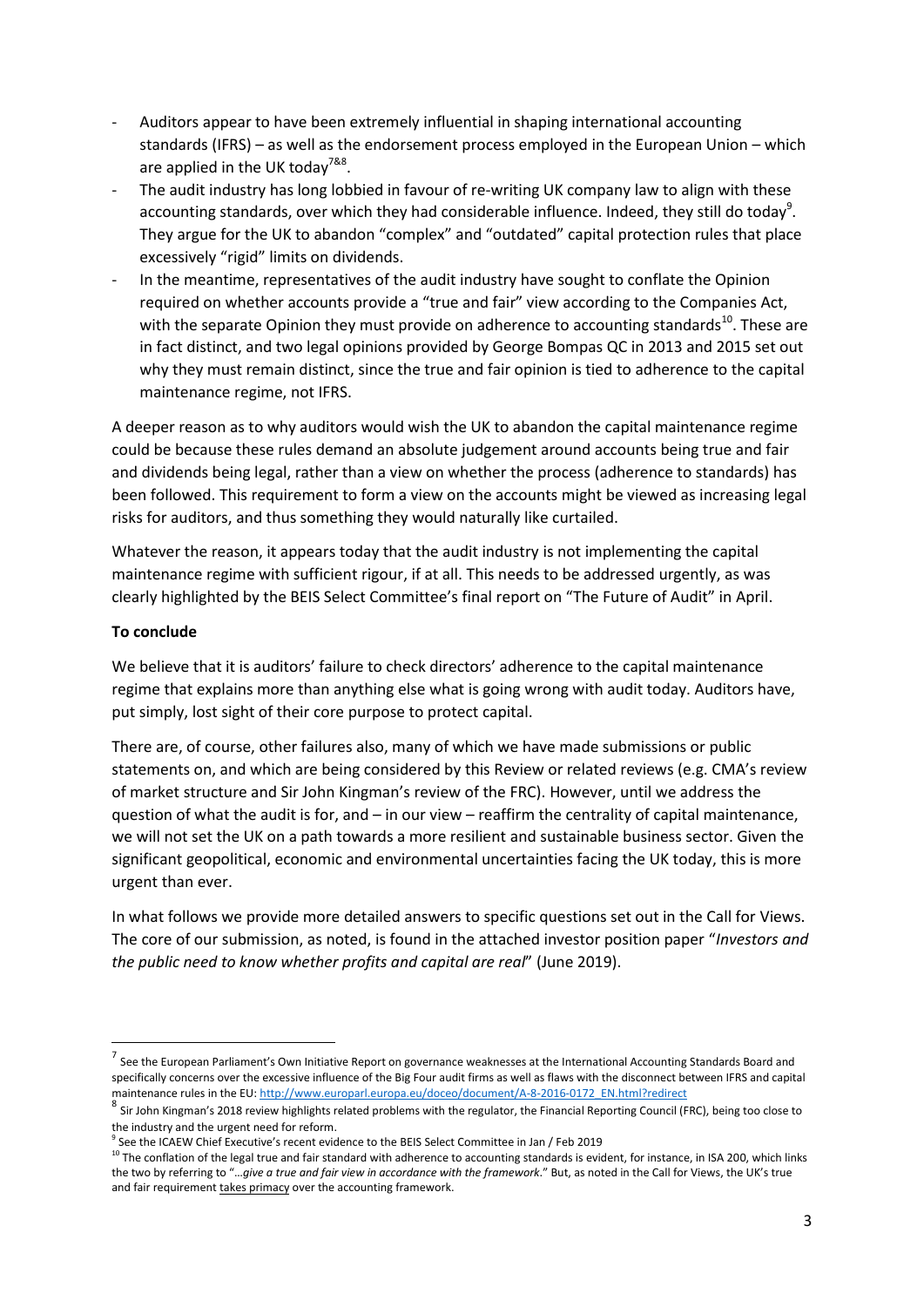# Responses to specific questions

# Chapter 1 – Definitions of audit and its users **Q1: For whose benefit should audit be conducted? How is it of value to users?**

As noted in the introductory statement, we believe the audit should be first and foremost for the public benefit, and therefore designed to promote responsible long-term business conduct and investment by ensuring directors produce accounts that comply with the UK Company Law, including the capital maintenance regime.

The immediate audience for the audited accounts are shareholders and creditors, whose capital is tied up in a business and who are tasked with holding directors to account. Audit should not seek to facilitate trading by providing a "market value", but should underpin long-term stewardship by providing a prudent (not overstated) view of capital and performance. In this sense, we do not believe auditors should concern themselves with the requirements of short-term traders in the market, but focus – as described – on their core purpose in capital protection as this fulfils a public interest goal.

This means auditors should ensure foreseeable losses/liabilities are properly accounted for (e.g. pension liabilities; legal liabilities; climate-related losses/liabilities), so the company does not knowingly under-provide and thus put itself, and its shareholders, in a situation where it cannot meet foreseeable cash demands.

We believe this is already the legal standard as set out in CA06 Part 23 s839, 840 and reinforced elsewhere.

## **Q3: Should UK law be amended to provide greater clarity regarding the purpose of an audit, and for whom it is conducted? If so, in what way?**

As already highlighted, we believe the UK's Companies Act 2006 remains a strong document in relation to accounts and audit. Several sections of the Companies Act explicitly set out responsibilities for auditors as well as directors as they pertain to accounts. For instance, Part 23 of the Companies Act 2006 deals with rules linked to distributions. This is a core purpose.

The problem, in our view, is not the law, but the lack of enforcement and the need for clear Government-approved guidance for implementation.

Most importantly, requirements relating to director and auditor duties under the capital protection regime appear not to have been upheld. This may be partly due to pervasive weaknesses at the regulator, the FRC, as documented in our and others' position paper "Investors require a robustly independent audit regulator" (October 2017) and subsequently detailed in Sir John Kingman's report into the failures at the FRC (Dec 2018).

The failures help explain why the regulator seems to have failed to properly and independently check industry Guidance (TECH02/17) for implementing the key capital maintenance provisions under Company Law. As detailed in our attached paper "Investors and the public need to know whether profits and capital are real" (June 2019), this Guidance appears to be misaligned with the intent of Company Law, and yet is widely followed by directors and auditors as if it were government guidance.

So, in summary, we believe it is most urgent that the government: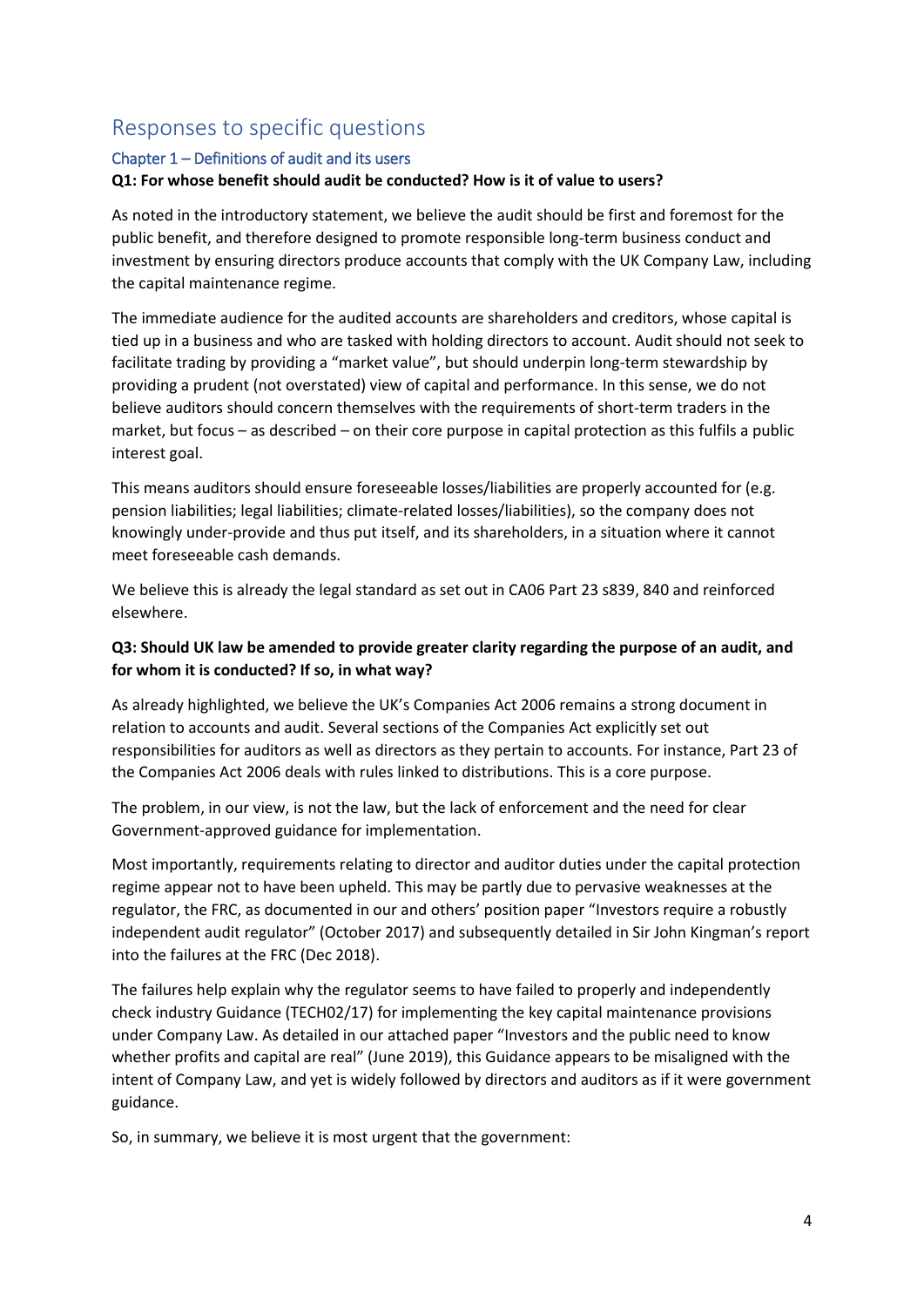- Take ownership of the Guidance for how directors and auditors should be implementing the capital maintenance regime. The existing industry guidance should be replaced, and independently verified.
- Ensure this guidance is properly enforced by an independent regulator, ARGA.

The first step can be initiated immediately. We do not believe either step requires changes to existing statute, and would be cautious about such a move given the risk that the audit industry would be in a position to apply disproportionate pressure for changes that benefit auditors, but not the public. The ICAEW's stated goal, for instance, has long been to align the rules around dividend restrictions with accounting standards to reduce "complexity" and excessively "rigid" rules on dividends<sup>11</sup>.

Please also refer to Sarasin & Partners submission to the BEIS Select Committee review of the "Future of Audit" (Jan 2019).

#### Chapter 2: The 'expectations gap'

**.** 

**Q4. Do respondents consider there is an expectations gap?**

**Q5. If so, how would respondents characterise that gap?**

## **Q6. Is there also a significant 'delivery' or 'audit quality' gap between auditors' existing responsibilities in law and auditing standards, and how those responsibilities are currently met?**

We take these three questions together. Please also refer to the introduction.

We have long considered the characterisation of problems with audit as arising due to an "expectations gap" as wrong-headed. The audit industry has tended to frame the problem in this way, thereby steering any investigation towards how to 'fix' people's expectations, rather than fixing audit quality. Put simply, the subtext of the "expectations gap" is that expectations are wrong, not the audit.

We reject this proposition, and believe it has for too long diverted attention away from the failures with audit. There is an 'audit quality gap', or as the BEIS Select Committee described, a 'delivery gap'.

The starkest evidence for this delivery failure is the damaging company failures in recent years, several of which were arguably permitted by lax accounting, and thus weak audits.

It is widely accepted, for instance, that more prudent accounts focused on protecting capital at banks would have revealed weaker capital positions and thereby prevented (or at the very least brought out more clearly and earlier) the level of risk-taking that occurred in the years leading up to the financial crisis. This is a key reason the G20 tasked the accounting standard setters IASB and FASB with revising loan loss provisioning rules that were perceived to leave out foreseeable losses embedded in the loan books.

Whatever the accounting standards, however, our view is that audited accounts should never have left out foreseeable losses due to the legal requirements linked to capital protection. The fact that standards permit such omissions does not recuse directors and auditors from following the capital maintenance rules.

<sup>&</sup>lt;sup>11</sup> Please see ICAEW, Briefing Paper "Implications of IFRS for Distributable Profits", 2005 and the more recent oral hearing with the head of the ICAEW, Mr. Izza, on 5 February 2019:

[http://data.parliament.uk/writtenevidence/committeeevidence.svc/evidencedocument/business-energy-and-industrial-strategy](http://data.parliament.uk/writtenevidence/committeeevidence.svc/evidencedocument/business-energy-and-industrial-strategy-committee/future-of-audit/oral/96157.pdf)[committee/future-of-audit/oral/96157.pdf](http://data.parliament.uk/writtenevidence/committeeevidence.svc/evidencedocument/business-energy-and-industrial-strategy-committee/future-of-audit/oral/96157.pdf)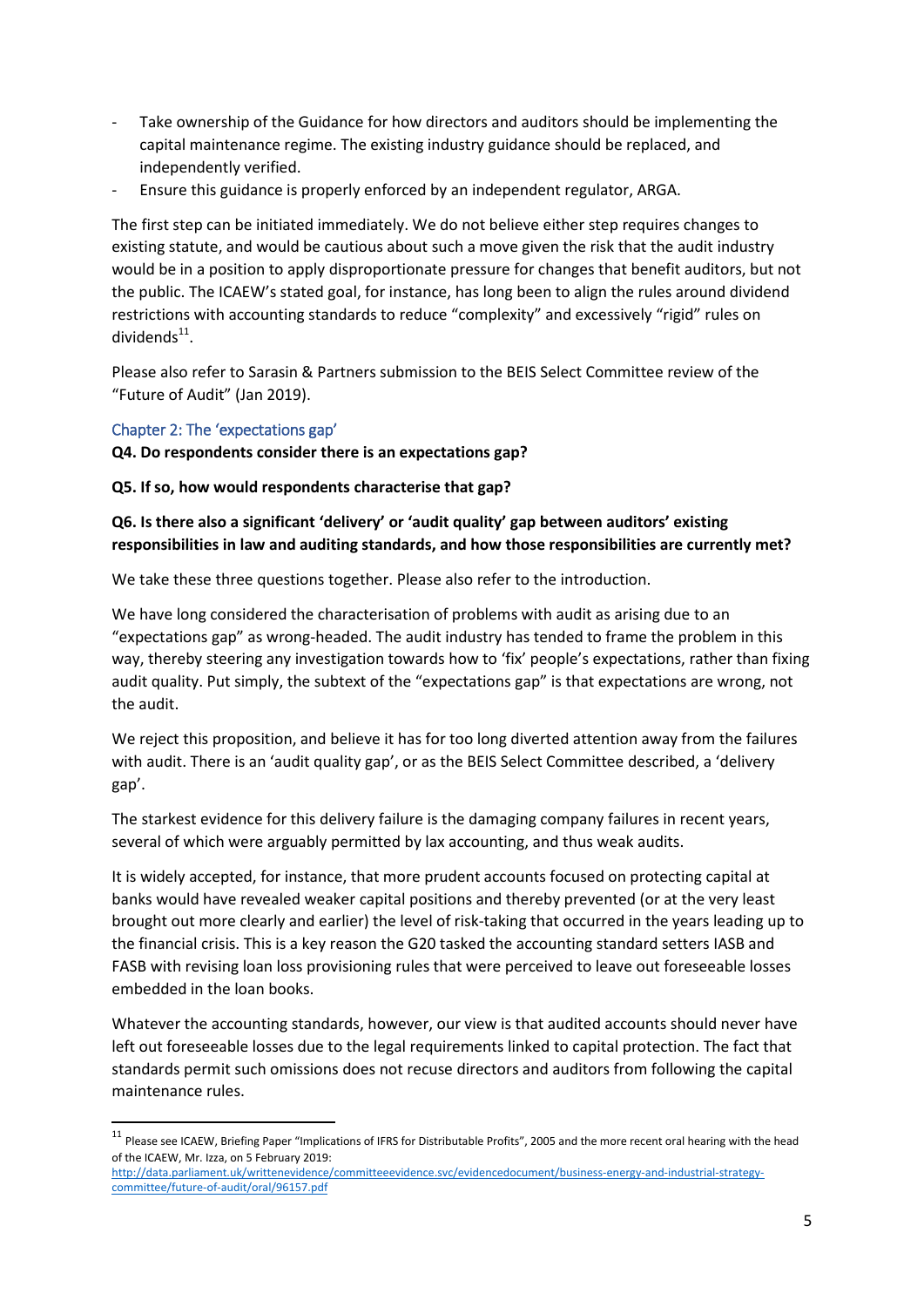The same is true of how companies approach asset impairments, e.g. goodwill, legal liabilities, etc. Likewise, on the income side, whatever the revenue recognition standard is under IFRS does not remove the requirement for directors and their auditors to track what has been realised in cash or near cash versus what is anticipated.

Our submission to the BEIS Select Committee (Jan 2019) and attached Position Paper provide more detail on why we believe audit is failing to live up to requirements to protect capital.

Essentially, we believe that auditors are central to ensuring directors fulfil their legal duties not to distribute out of capital, and auditors have explicit duties in this regard (Part 23, CA06). This is implemented through the auditing of published company accounts that deliver a "true and fair" view of the underlying capital strength and performance of the business.

Auditors must produce a written Opinion on whether the accounts meet this test. This Opinion is separate to their Opinion on compliance with accounting standards. They are not the same thing. The true and fair test is linked to adherence to capital maintenance regime requirements that prohibit overstatement by: 1) requiring that only realised profits are included in the published accounts; and 2) all unrealised and foreseeable losses/liabilities are treated as realised and included. In other words, the published and audited accounts must be prudent to then provide a basis for legal dividends to be determined.

We see little evidence that auditors are implementing these requirements. For instance:

- The published accounts for both parent and group rarely (if ever) split out realised from unrealised profits;
- It is uncommon to have much detail in the accounts on non-distributable capital;
- There is no disclosure of what additional work has been undertaken to justify the second Opinion on meeting the true and fair requirement;
- Auditors appear to presume the true and fair standard is met as long as IFRS are adhered to (made worse by the FRC's faulty guidance on the meaning of "true and fair");
- Auditors at times point to "optimistic" assumptions in the accounts which they permit because they argue that as long as they are "reasonable" they have no grounds to force management to take a more prudent view (e.g. Deloitte comments on the optimistic discount rate assumption used in calculating Tesco's pension liability in their 2017 Annual Report, which led to a substantial reduction in the reported pension liability); and
- In companies that have notified shareholders that an illegal dividend was paid, this was never uncovered by the auditor.

#### Chapter 3: Audit and wider assurance

#### **Q7. What should be the role of audit within wider assurance?**

We are open to the auditor providing broader assurance, especially around the statements in the 'front-end' of the Annual Report and Accounts, which includes non-financial disclosures. We do not see a conflict where the auditor's responsibility remains clearly to protect the public and shareholders, and as such committed to applying professional scepticism to ensure these disclosures are prudent and true.

Indeed, often the so-called non-financial disclosures have a material bearing on the reported accounts, which it will be important for the auditor to consider. We have specifically been calling for auditors to ensure they consider companies' exposure to climate risks, such as those that come with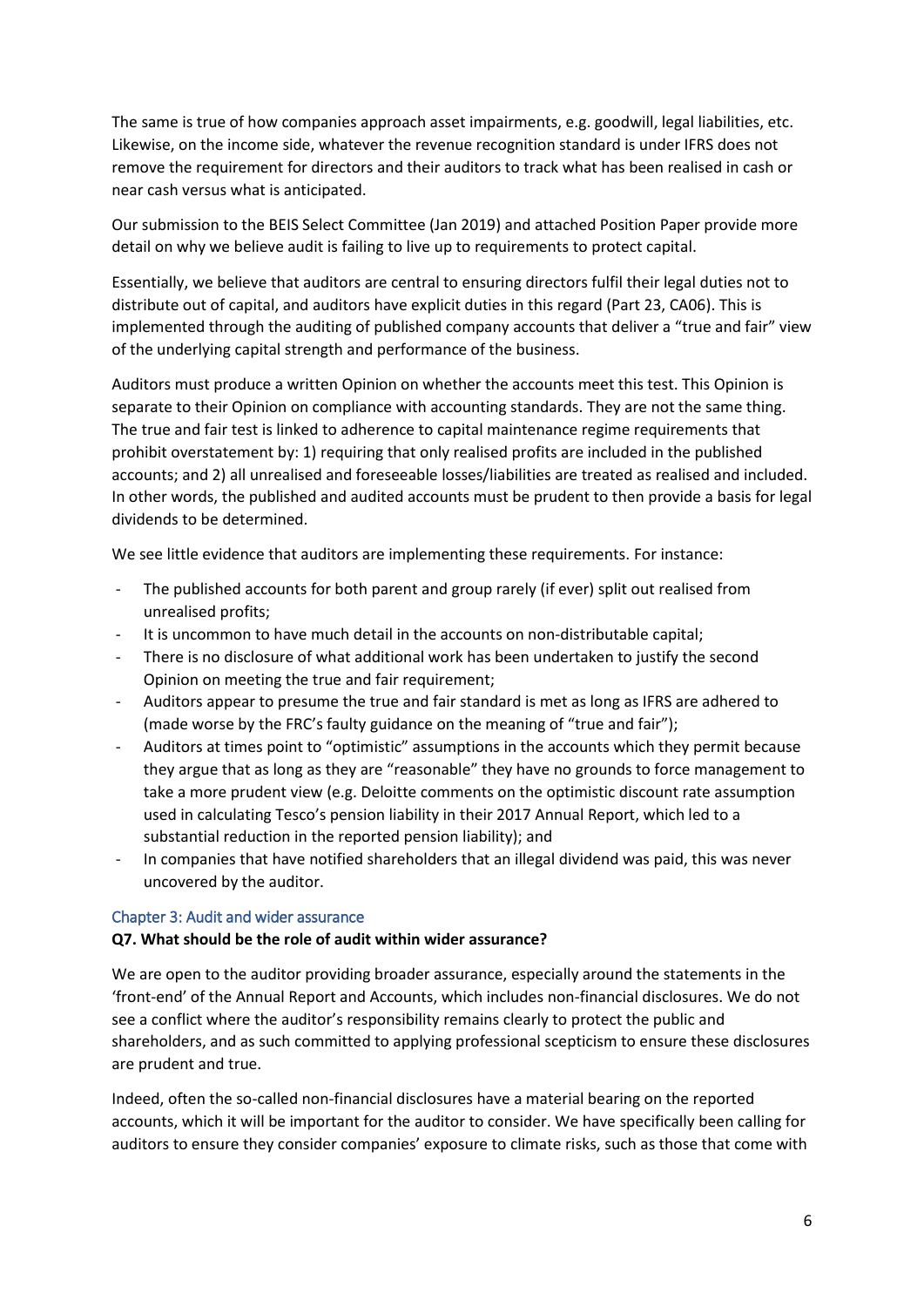decarbonisation, as part of the audit<sup>12</sup>. Currently, most companies are looking at these disclosures as part of their non-financial reporting, but they have the potential to be financial, and materially so.

Turning to forward-looking statements, there could be a role for the auditor to ensure the statements are rooted in a true and fair view of the company's current position, taking into account foreseeable losses/liabilities. It is not clear to us that the current "consistency" requirements makes this sufficiently clear, or how the auditor would flag to shareholders any inconsistency that they identify.

This links to the need for more detailed and graduated auditor reports to shareholders dealt with later.

#### **Q.10 To what extent should external auditors be able to use evidence obtained from work performed by internal auditors in drawing conclusions?**

We would expect the auditor to consider evidence from internal audit as part of their review of the company's financial controls. We would have concerns, however, if the auditor presumed this data was correct and relied upon it without proper checks.

# **Q11. Do current eligibility requirements for external auditors focus too much on independence at the potential expense of market innovation and the quality of the audit product?**

Independence in audit is essential. If anything, according to evidence gathered by the CMA, we continue to see insufficient emphasis on independence, with Audit Committees favouring 'chemistry' and auditors' ability to get along with key executives over their willingness to challenge those executives. We need more emphasis on independence, not less.

Greater independence from the audited entity is important to audit quality. As already noted, auditors appear to be failing to follow rules on capital protection and this has harmed audit quality. With the right rules reinstated, ensuring demonstrably independent auditors will be vital. For this reason we have supported the creation of pure audit firms, as detailed in our latest submission to the CMA.

In terms of innovation, the problem is arguably too much innovation, or at least the wrong sort of innovation. Audit firms have massively expanded the depth of their relationships with auditee companies. Even with new rules governing limits on non-audit work, audit firms are continuing to foster these relationships but often phasing the audit and non-audit work so they do not overlap.

What is needed is for innovation to be tailored towards the needs of the public and shareholders. New ways to proactively spot aggressive accounting or fraud, or to ensure accounts are reflecting upcoming economic headwinds would likely improve audit quality. One example could be for the audit firms to institute regular and public meetings with shareholders to ask them to outline key problems they see with the accounts, so they can build these factors into future audits. Where a company is being shorted, auditors could research whether weak accounting is part of the identified problems. Likewise, better and clearer reporting by auditors to shareholders would be a further welcome innovation.

**.** 

<sup>&</sup>lt;sup>12</sup> Please see our report N. Landell-Mills, "Are oil and gas companies overstating their position?", August 2018, which outlines potential deficiencies in oil and gas companies accounting assumptions linked to a failure to reflect material downside risks to oil and gas process from the energy transition. A group of investors have written to the large audit firms in the UK to set out expectations that auditors consider climate-related risks in their audit process as they would any other factors that could materially impact the true and fair view opinion.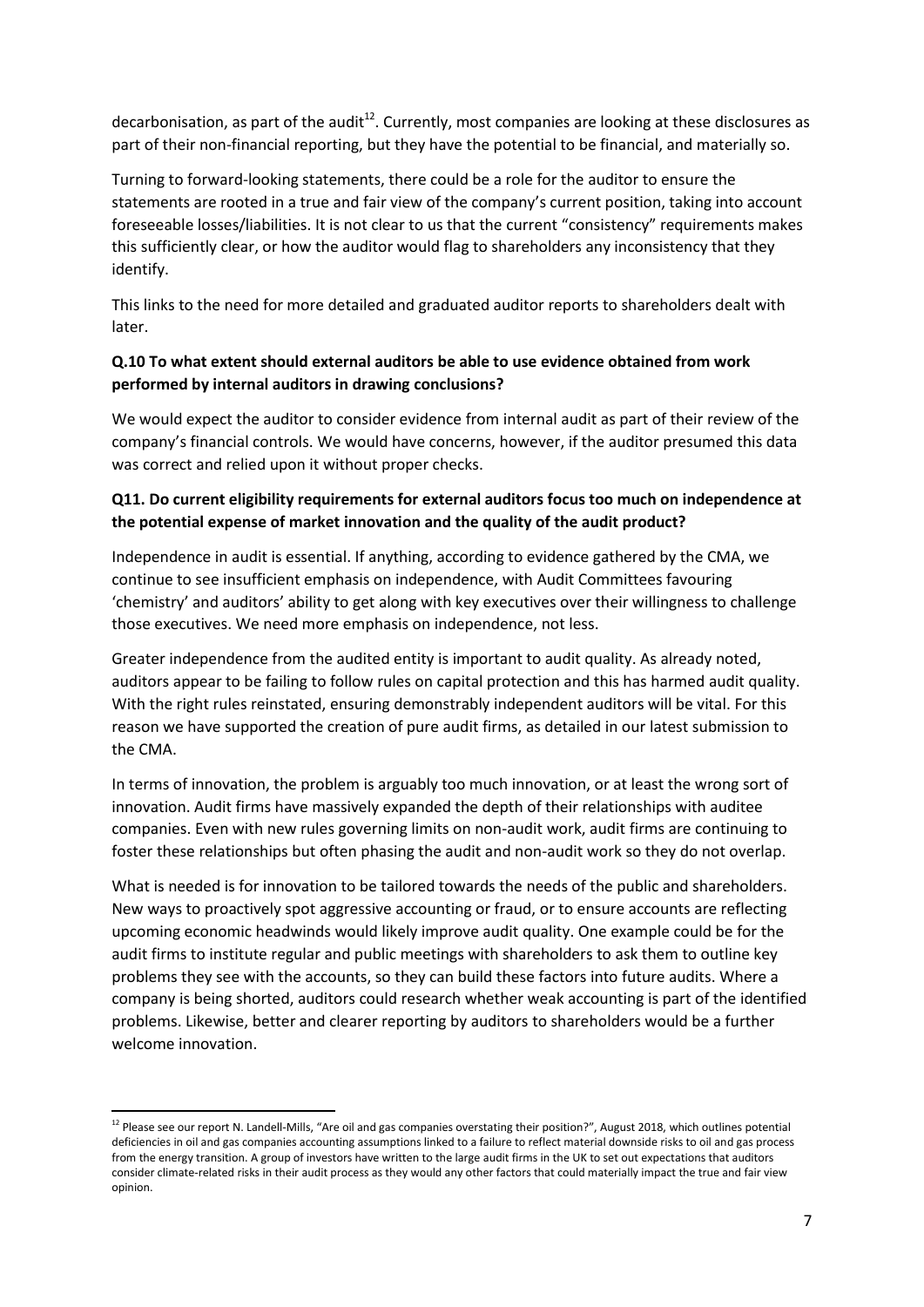#### Chapter 4: The scope and purpose of audit

**.** 

## **Q12: Should directors make a more explicit statement in respect of risk management and internal controls? If so, should such a statement be subject to audit?**

We are not experts on internal control rules, but there appears to be a major problem of enforcement when it comes to internal controls linked to tracking distributable reserves and profits, and preventing illegal dividends.

Directors have legal duties to affirm that the financial statements presented to shareholders are "true and fair" and also to ensure dividends are not paid out of capital. Both statements require strong internal controls. Auditors likewise have a duty to form an independent opinion as to whether these statements are reliable and illegal dividends are not paid. *Caparo Industries plc v Dickman*  [1990] sets this out clearly. Auditing standards (ISA (UK) 250A) also make clear auditors' responsibility to check whether laws and regulations have been followed as far as they would have a material bearing on the accounts $^{13}$ .

There are clearly requirements already for directors and auditors to make sure companies' internal controls are robust. It would seem, though, that implementation may not be sufficient. We are aware that some academic work suggests that requiring an explicit statement on risk management and internal controls has focused minds in the US, and mandating an audit of this statement would arguably do the same for the auditor. We would therefore be supportive of such a requirement as a tool to ensure effective enforcement of existing laws and regulations linked to our accounting and capital maintenance regime.

## **Q13: Should auditors' responsibilities regarding assessing the effectiveness of an entity's system of internal control be extended or clarified?**

As per the response above, as long as this requirement is consistent with and reinforces existing laws and regulations related to internal controls and capital protection, this could be helpful.

# **Q14: Auditors are currently required to report to audit committees their views on the effectiveness of relevant internal controls for listed and other relevant entities. Should auditors be required to report publicly these views?**

The auditor works, ultimately, for shareholders, who have a direct vote on their appointment. Consequently, we would support more detailed disclosure in several areas, including on internal controls. As we pointed out in our introductory comments, the current silence from auditors on whether or not dividends are legal, and how they came to form a view that the accounts meet the true and fair standard as distinct from complying with accounting rules reduces the value of the audit.

Not only would better disclosure reassure investors that the necessary systems are robust, but it would provide more information for shareholders to both judge the quality of the audit, but also directors. This is essential if our system of accountability through shareholder voting for directors and auditors at AGM's is to be effective.

<sup>&</sup>lt;sup>13</sup> ISA(UK) 250A (Revised June 2016) "Considerations of laws and regulations in an audit of financial statements "sets out in general terms the auditor's responsibilities in respect of laws and regulations. Para 13: "*The auditor shall obtain sufficient appropriate audit evidence regarding compliance with the provisions of those laws and regulations generally recognised to have a direct effect on the determination of material amounts and disclosures in the financial statements.*" The standard refers explicitly to dividend rules in paragraph A8: the auditor must "determine the circumstances under which a company is prohibited from making a distribution except out of profits available for the purpose".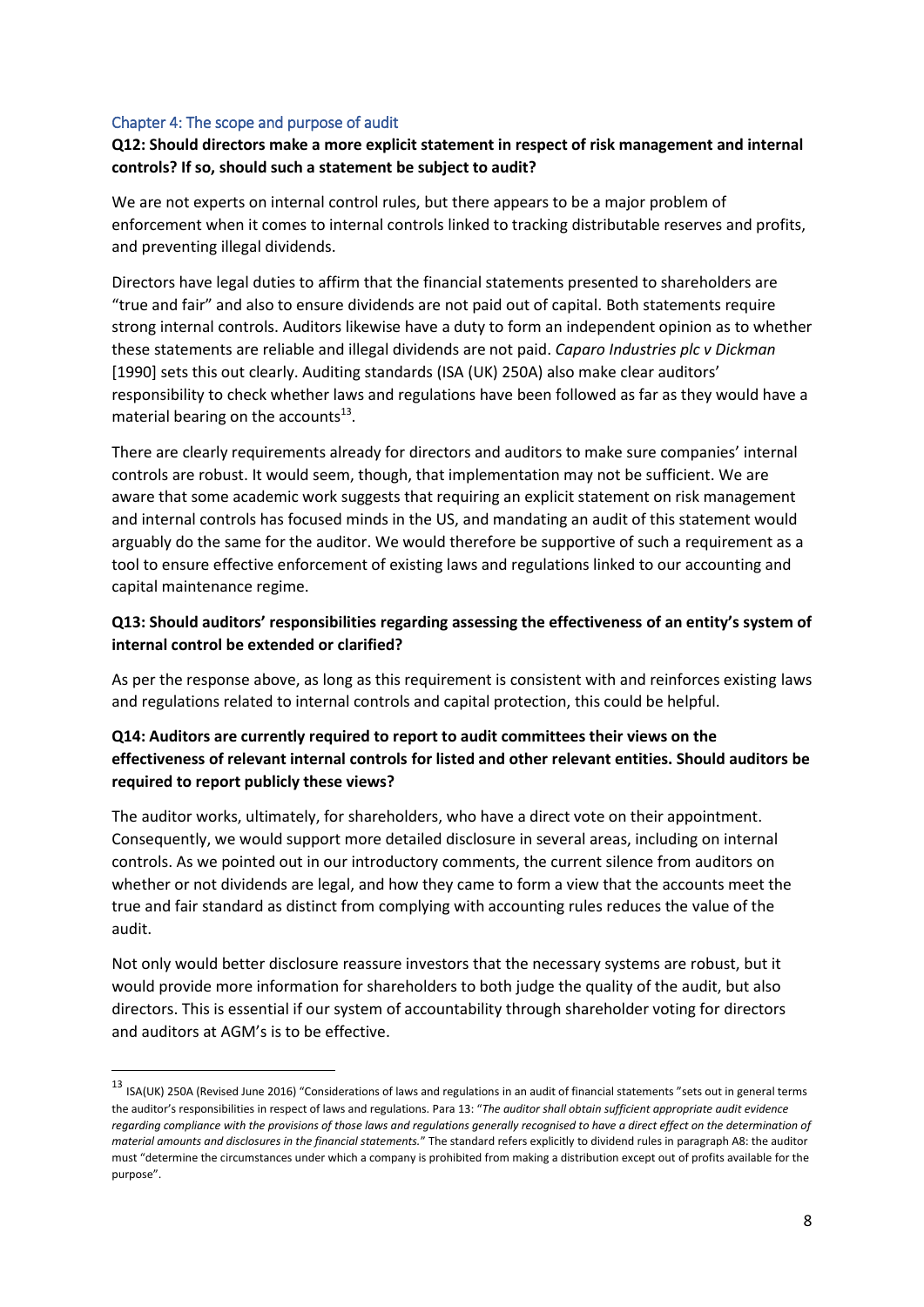## **Q15: Is the current regulatory framework relating to going concern fit for purpose (including company law and accounting standards)?**

Again, we believe that the law is appropriate, but not being properly enforced due to misaligned accounting standards and faulty regulation.

To form a Going Concern judgement it is essential that directors and auditors have clarity on true capital strength, and this means being able to differentiate between distributable and nondistributable capital. Non-distributable capital is lower quality because it has an element of uncertainty attached to it, e.g. due to it having not been realised or due to foreseeable loss/liabilities that would impinge on its ability to absorb losses.

As noted in the introductory remarks and the attached investor paper ("Investors and the public need to know whether capital and profits are real", June 2019), Part 23 of the Companies Act 2006 requires the calculation and disclosure of non-distributable reserves. This is necessary to track the legality of dividends (which cannot be paid out of capital), but also to provide reassurance over capital strength – and thus the going concern basis for accounting.

The problem is that this does not appear to be being implemented. This is at least what recent corporate failures, from BHS to Carillion, to Interserve and London Capital & Finance, suggest. It may well have also played a role in the failure to see impending solvency problems at the banks in the Financial Crisis. It is also a reasonable explanation for recent self-declared illegal dividends from, for instance, Dominos Pizza and Keyword Studios. In neither case did the auditor identify the problem, which suggests they were not tracking the level of distributable reserves.

Three reasons these critical capital protection rules may not be being implemented are:

- 1) IFRS do not require the calculation or disclosure of realised and unrealised income, or distributable/non-distributable reserves, and directors are unaware they have additional duties under the law beyond compliance with accounting standards. In February 2019, the IASB published an article explicitly stating that IFRS should not be presumed to meet legal capital protection requirements<sup>14</sup>.
- 2) The guidance on calculating distributable reserves produced by the audit industry is, in our view, flawed – we detail the reasons why we believe this to be true in the attached position paper (Jun 2019).
- 3) The FRC has failed to provide its own guidance on capital protection but has repeated the Institute for Chartered Accountants for England and Wales' (ICAEW's) assertion that there is no requirement to disclose what company's distributable/non-distributable reserves are.

We set out specific recommended actions to address these weaknesses in the attached investor paper (June 2019), including calling on the Government to:

- Produce its own independently verified guidance for adjusting IFRS accounts to calculate realised profits and distributable reserves.
- Ensure that directors are keeping records of their realised and unrealised profits and distributable and undistributable capital.

**<sup>.</sup>** <sup>14</sup> [https://www.ifrs.org/news-and-events/2019/02/returns-reinvestment-opportunities-and-dividend](https://www.ifrs.org/news-and-events/2019/02/returns-reinvestment-opportunities-and-dividend-distribution/)[distribution/](https://www.ifrs.org/news-and-events/2019/02/returns-reinvestment-opportunities-and-dividend-distribution/)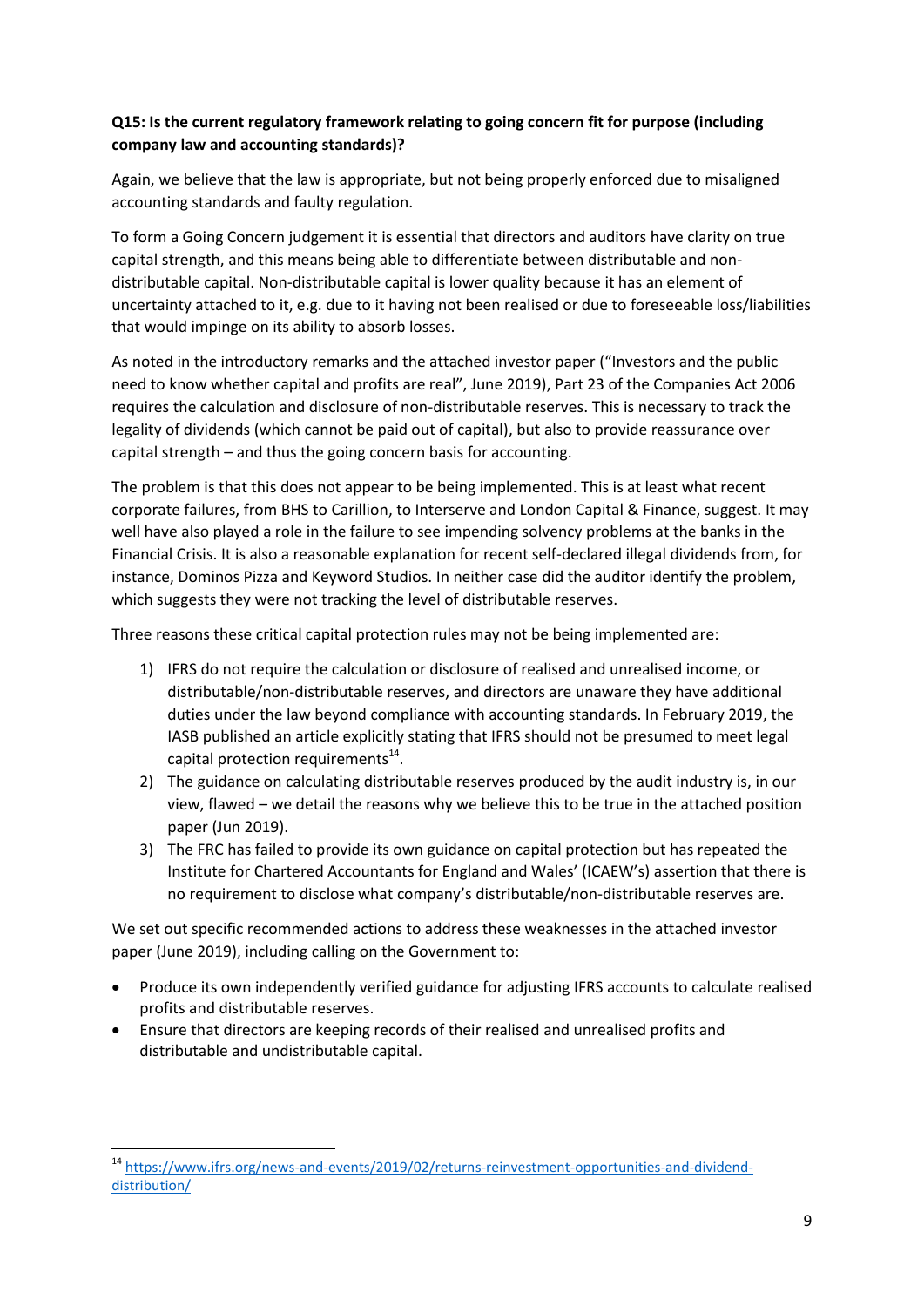- Require companies to publish their realised and unrealised profits and capital in their annual audited accounts to shareholders, and how these have been calculated $^{15}$ .
- Ensure auditors are checking that these numbers are reliable, and require that they provide an explicit opinion on their findings, with any relevant commentary, e.g. on key judgements made, in the published annual financial statements.
- Ensure that these disclosures are made for the parent, subsidiary and group accounts, to give shareholders sufficient comfort around the entity's dividend paying capacity and capital strength.

The proper enforcement of these rules would, in turn, underpin a more reliable Going Concern statement.

#### **Q16: Should there be greater transparency regarding identified "events or conditions that may cast significant doubt on the entity's ability to continue as a going concern"?**

Yes. As outlined in the attached position paper, we believe there is already a requirement for companies to be accounting for and disclosing foreseeable losses/liabilities even where these are hard to measure or uncertain in timing. We would also be in favour of greater disclosure around potential events/conditions that may not be considered probable, but could threaten a company's future solvency.

We are not persuaded by concerns that this will generate extreme market reactions. Generally speaking, if the market suspects problems but they are hidden you are more likely to see panic. Better for a company to objectively and calmly set out possible threats for investors to consider.

## **Q17: Should directors make a statement about the sustainability of the entity's business model beyond that already provided in the viability statement?**

We concur with Sir John Kingman's assessment that viability statements are generally boiler-plate and offer limited insight into real threats to an entity's solvency. We do not think we need a new statement. Rather the regulator should ensure the existing viability statements are implemented as originally intended.

A key concern has been the short-time frames over which the directors look out. This is often far shorter than the company's real planning horizons. Mining and oil and gas companies for instance often use between 3 and 5 years (standard across most companies), and yet their capital expenditure programmes will often span decades.

In our submission to the FRC leading up to the introduction of the viability statement we were clear that it is important for directors to reassure investors that they are managing the business to ensure sustainability taking account of foreseeable headwinds. This is not a promise of solvency, which would be unreasonable to expect, but a commitment to responsible and prudent management. This could be achieved under the existing framework, but it needs to be enforced by the new independent regulator, ARGA.

**.** 

<sup>&</sup>lt;sup>15</sup> An argument against requiring companies to provide a breakdown between realised and unrealised profit is that it will incentivise management manipulation: executives will be encouraged to engage in end of reporting period sales to boost the reported realised profit number. Once booked, the management then repurchases the same assets, leaving shareholders worse off (post transaction costs etc) versus the situation where such sales did not take place. However, this behaviour is a good example of "window dressing", which would be prohibited under rules that require accounts to reflect the underlying and ongoing health of the business. Such accounting misconduct should be dealt with through a robust and independent audit, not by reducing transparency to shareholders.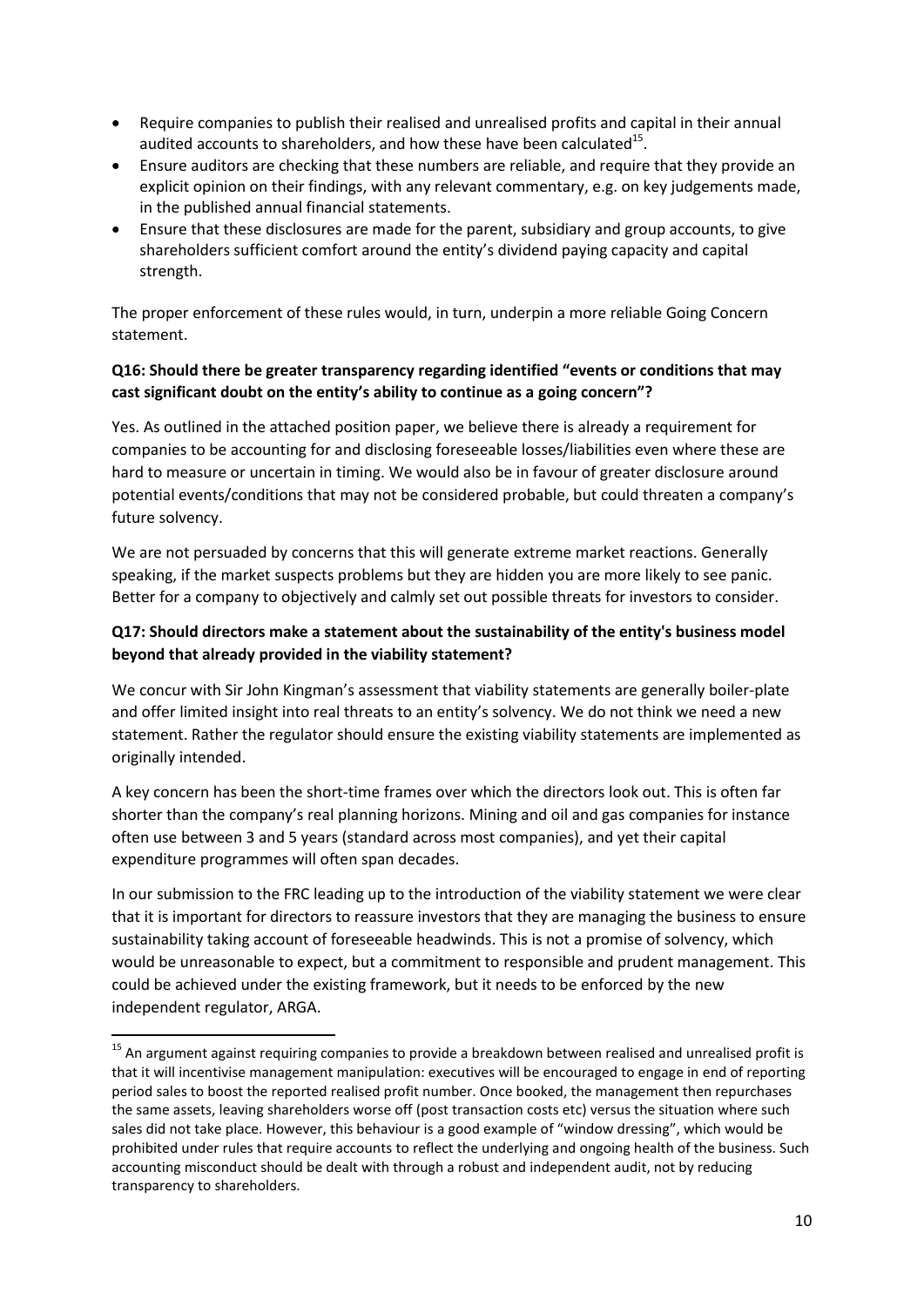#### **Q18: Should such a statement be subject to assurance?**

We are of the view that viability statements are closely tied to the going concern assessment, which should be subject to audit. The key difference is the time frame over which the viability statement looks. We would support the auditor offering an opinion as to the consistency of this statement with their understanding of the entity's capital strength and known risks. This cannot be a guarantee, just as the statement is not a guarantee of solvency by the directors, but the auditors should alert investors and the public if they believe that it is misleading.

#### **Q19: Who might be capable of giving such assurance?**

The company's independent auditor can provide an opinion on whether it is consistent with what they know about the company's capital strength at the time of the audit, which incorporates a number of forward looking assessments (see Q18).

#### **Q20. Is there a case for a more forward-looking audit? What would be the main benefits and risks?**

We believe that the priority should be getting the basics right. Auditors need to ensure they are fulfilling current duties under the Companies Act to protect capital and provide a basis for shareholders to hold directors to account. This does have a forward-looking element already, as auditors need to be ensuring that foreseeable losses and liabilities are properly reported.

We are not convinced auditors are well-positioned to provide assurance on forward-looking statements in companies' Strategic Reports or elsewhere, beyond the current responsibility to flag where these statements are inconsistent with the audited accounts. The Government should focus first and foremost on getting this judgement working properly.

# **Q21: Would audit or assurance over financial and non-financial information outside the annual financial statements (for example KPIs or non-financial metrics, payment practices or half-yearly reports) enhance its reliability and therefore be of benefit to users?**

There is a case for third party assurance for a broader set of data provided by companies, especially where this is relied upon by investors.

## **Q22. If so, what information might usefully be subject to audit or another form of assurance and why?**

We believe that numbers linked to remuneration payments; adjusted IFRS metrics; other quantitative disclosures linked to key performance indicators that investors track as part of assessing business prospects, like carbon emissions, workforce data (pay gaps), etc. deserve third-party assurance. The key will be ensuring that the auditor is fully independent of management and any consultant who is used to help produce these numbers.

#### Chapter 5: Audit Product and Quality

## **Q23: Do respondents agree that the value and quality of the audit product should be considered separately from the effectiveness of the audit process?**

We strongly agree that the quality of audit needs to be considered separately to whether or not a particular audit process was followed properly. While the two ought to be complementary, they are not the same thing.

There is always a danger that auditors fall into the trap of 'ticking every box, but missing the point'. In particular, it is quite possible that auditors will come up with the wrong final Opinion that accounts meet the true and fair standard, even if they checked compliance with the accounting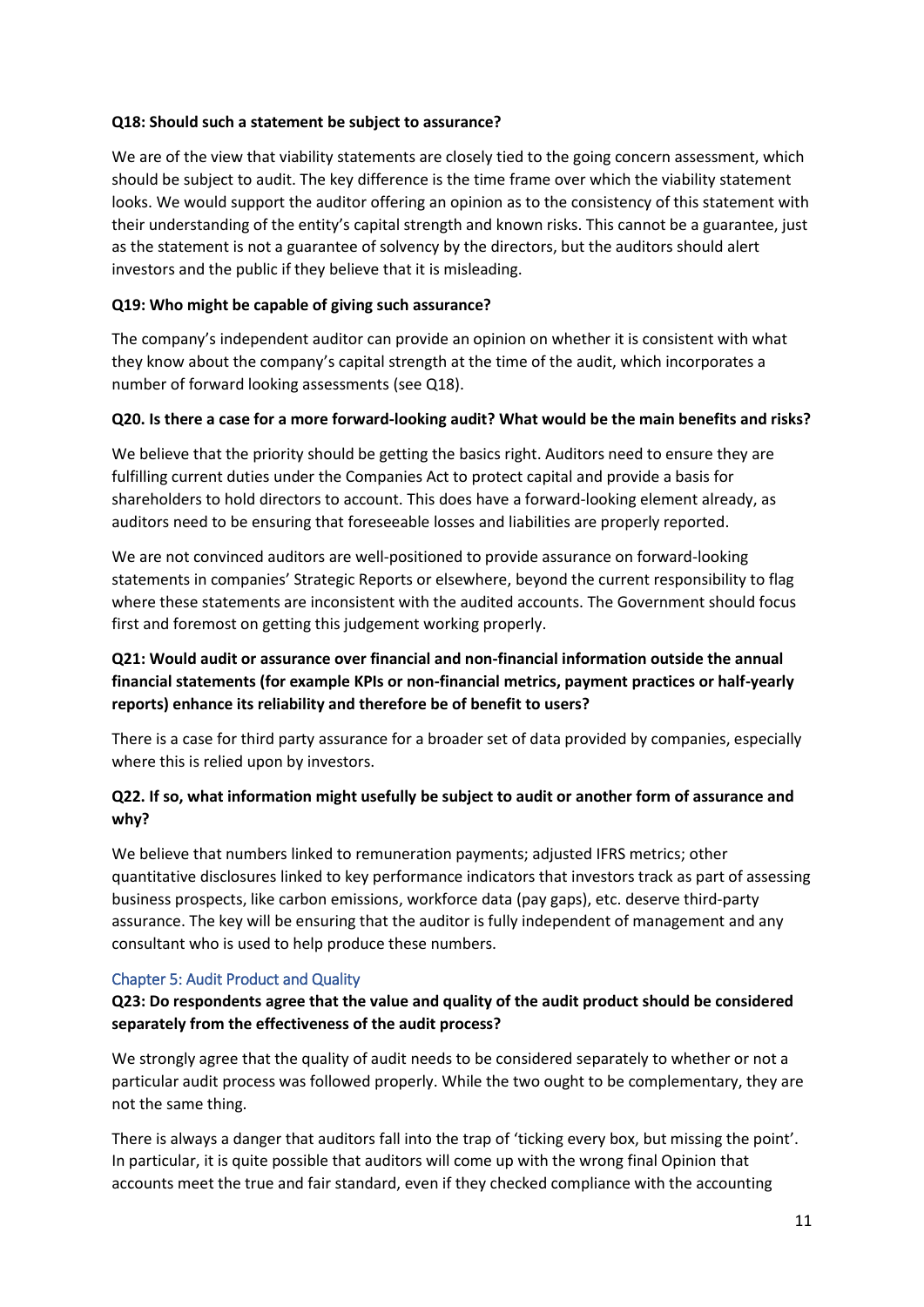standards. This was arguable the case in several recent corporate failures, not least the banks like HBOS and RBS. Questions may also be raised over how challenger banks accounts have been signed off by the auditor, while the Bank of England reportedly found concerning weaknesses in internal controls, and excessively aggressive assumptions linked to loan book losses $^{16}$ .

We describe why audit processes today may fail to ensure the law is followed in the attached position paper (June 2019).

# **Q24. Do respondents consider that emphasis placed by auditors on 'completing the audit file' for subsequent FRC inspection can eclipse the desired focus on matters requiring the exercise of considered judgment?**

To the extent that auditors are currently placing emphasis on completing the audit file, and yet we continue to see company failures – and arguably therefore weak audits, this would suggest it is at the very least not helping. This is not to say proper records should not be kept, but in the end a good audit depends above all on sound judgement and a willingness to challenge management.

## **Q25. What additional benefit might a switch from a binary audit opinion to a more graduated disclosure of auditor conclusions provide?**

We are in favour of greater disclosure by the auditor to shareholders and would support graduated audits. Shareholders are largely in the dark over the key judgements being made and how the auditor has gained sufficient comfort to sign off management's assumptions.

Recently introduced Auditor and Audit Committee Reports to shareholders have improved matters, but we still face often boilerplate language about the fact that assumptions are "in the reasonable range", without much substantive insight as to how that judgement was reached, or whether the reasonable range is related to IFRS requirements for neutrality, or whether the range is prudent.

Occasionally, the auditor indicates that the assumptions are at the upper end of the range, e.g. Deloitte highlighted the relatively high discount rate used to calculate the pension liability in Tesco's 2018 Audited Accounts, but this remains rare. We would like to see more information on the substance of the judgements made. We would also welcome more disclosure around the scenarios used to test sensitivity of published results to different (generally more prudent) assumptions. This is particularly important where sensitivity is high.

To take an example, we understand for auditors that oil and gas companies' balance sheets are sensitive to future long-term oil price assumptions that go into, for instance, impairment tests. However, there is hardly any disclosure over how sensitive, and what kind of headroom exists to lower assumed prices. Given the prices used appear to be vulnerable to accelerated decarbonisation and falling demand, this information becomes important to informing the market about these companies' resilience to price shocks and provides a basis for planning and director accountability. Without it, there are risks that write-downs could surprise the market unnecessarily, and improper capital deployment in the meantime $^{17}$ .

It is, however, also important to stress that more detailed auditor reports should not detract from auditors' responsibility to say that a set of accounts fails the true and fair view test. This is an absolute judgement that is vital. Simply flagging aggressive assumptions to shareholders is not

**.** 

<sup>16</sup> <https://www.ft.com/content/9482944c-8e8e-11e9-a24d-b42f641eca37>

<sup>17</sup> Please see Landell-Mills, "Are oil and gas companies overstating their position?", Sarasin & Partners LLP, August 2018.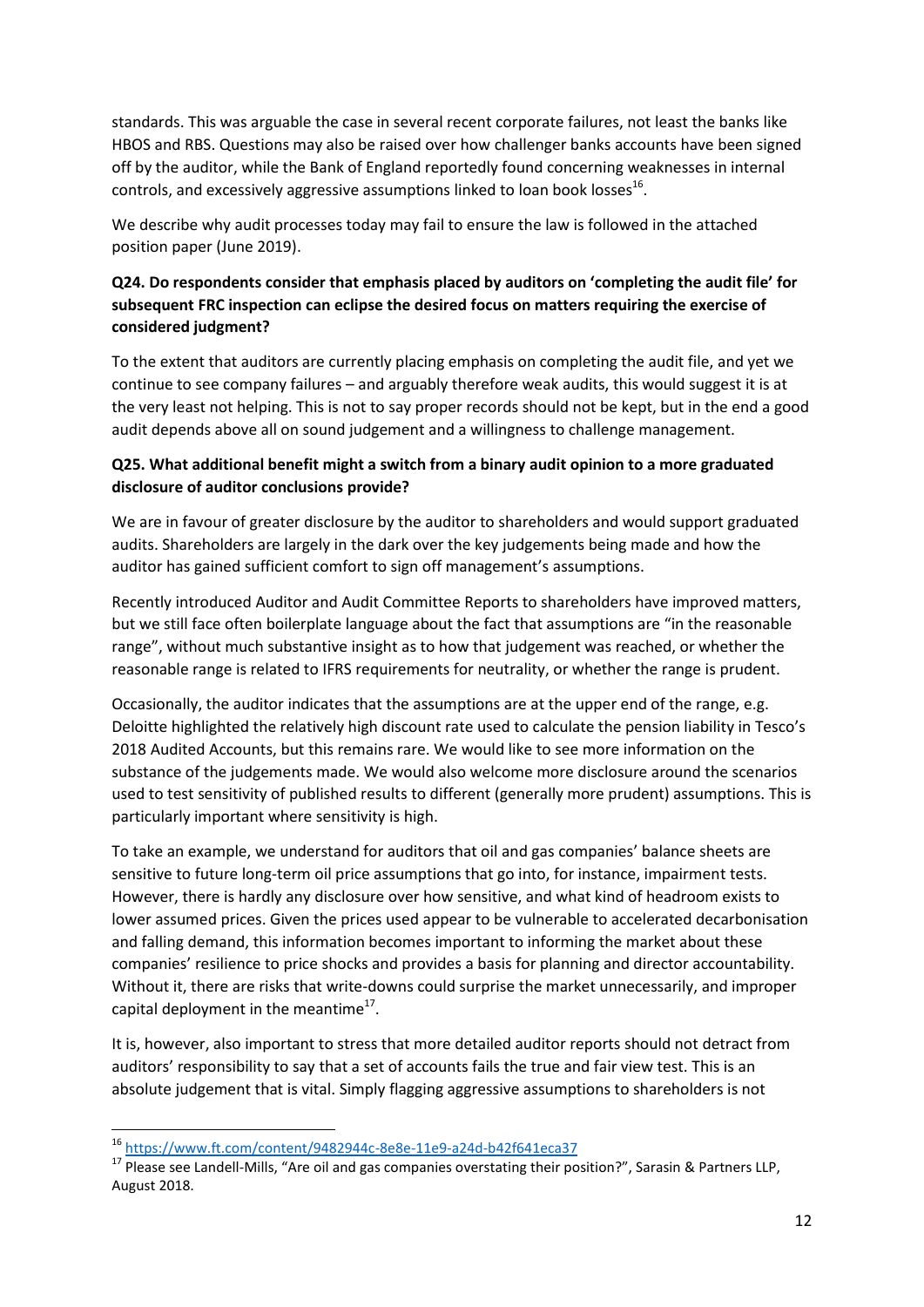enough. Auditors still have a duty to call out misleading accounts and withdrawing their unqualified opinion.

Related to this, we would welcome commentary on how key judgements impact the company's stated distributable profits and reserves. For instance, while IFRS requires a neutral mindset, capital maintenance rules require a prudent mindset. The capital maintenance regime also requires that the accounts include items like foreseeable losses and liabilities that are hard to measure or uncertain in timing, which would tend to be left out of IFRS accounts. Likewise, capitalised development costs are supposed to be treated as losses for the purposes of calculating distributable profits/reserves. It is vital that shareholders get comfort that distributable profit and capital are being properly calculated.

As already highlighted, it is important that these numbers are not just audited, but also disclosed.

#### **Q26. Could further narrative be disclosed alongside the opinion to provide more informative insights?**

Please see response to Q25 above.

#### **Q27. What would prevent such disclosures becoming boiler plated?**

This is a good question. In theory, it should be shareholders demanding better disclosure that should disincentivise boilerplate disclosure. We believe that shareholders need to be prepared to vote against auditors that fail to deliver high quality disclosures.

The problem we find is that shareholder scrutiny is today weak, and investors regularly vote for auditor reappointment even when there are signs of audit failure, e.g. where illegal dividends have been uncovered. It is possible that better disclosure will help attract increased investor scrutiny (as they will get value from reading auditor reports), and then resources will follow, e.g. proxy agencies will start looking at this information etc. With more scrutiny, standards should rise.

We would expect, however, that this could take time. In the meantime, we would favour greater scrutiny by the revamped regulator, ARGA. Importantly, ARGA should publish any negative findings they make on specific companies. This will help channel investor and public scrutiny, again increasing pressure for improvements.

## **Q28: To what extent, if any, has producer-led audit (including standards-setting) inhibited innovation and development for the benefit of users?**

We believe the heavy influence of the audit firms themselves in setting accounting and auditing standards is a major reason for weaknesses with our accounting and audit system. Please also refer to the introductory remarks on this.

In the end, the audit firms are a vested interest group with commercial interests that can run contrary to the interests of investors and the public. This fact has too often been overlooked as governments, investors and other stakeholders have sought "expert" input on sensitive decisions such as the rules governing how companies draw up their accounts. Audit firms have been generous in providing this expert input, but there are real dangers associated with the influence this brings them.

One example of why auditors may not act in shareholders' or the public's best interest is their fear of litigation. This (understandable) concern has in our view caused the audit industry to seek to reduce the scope for judgment for which they can be directly held to account.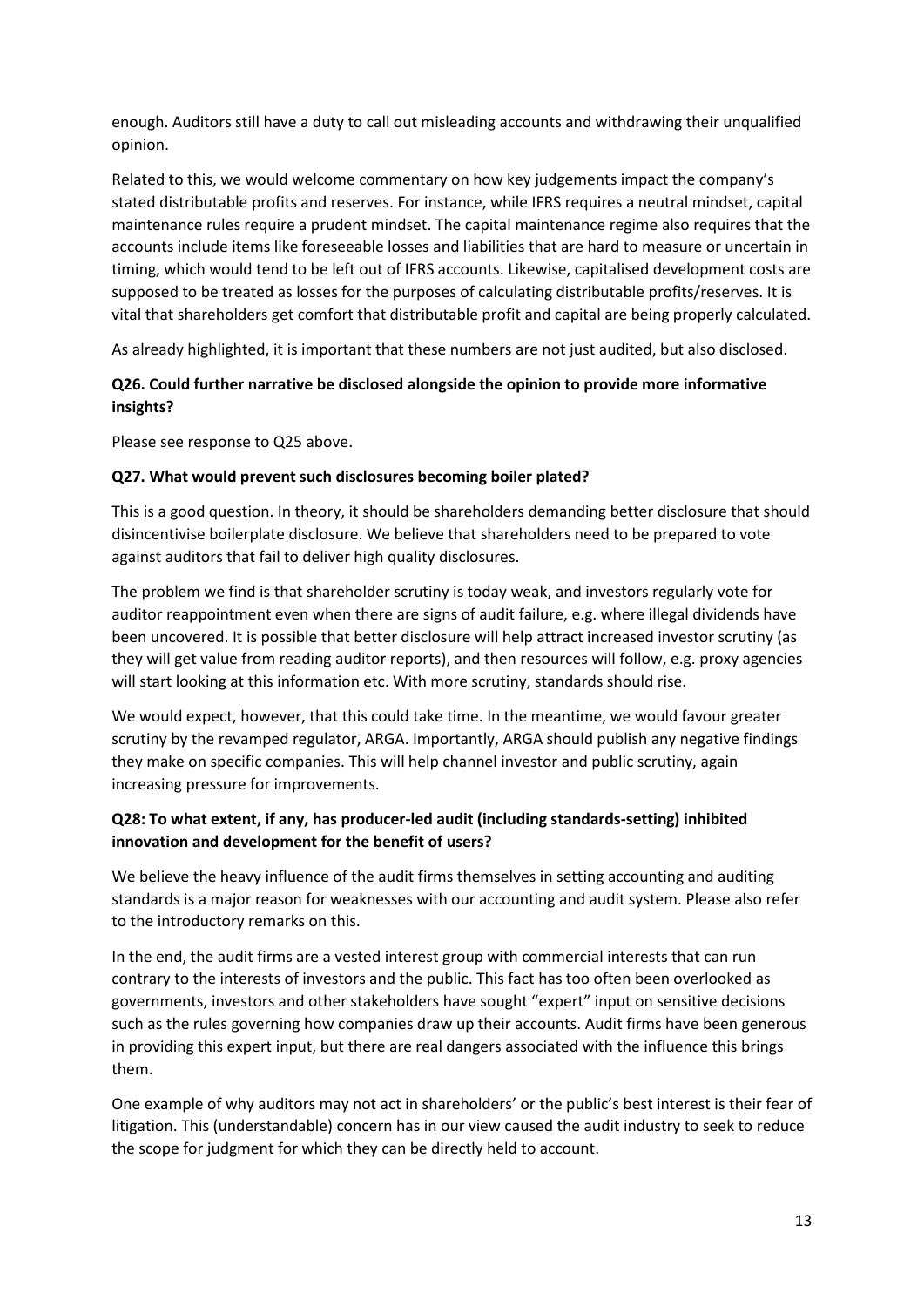This has been achieved by redefining the audit goal as about complying with standards and less about providing an independent judgement as to whether accounts provide a true and fair view. We have described in our introductory remarks how the audit industry has sought to do this by restating the audit opinion so it conflates the true and fair view with compliance with IFRS. In other words, taking these two separate and distinct opinions and combining them into one.

If this were permitted (and so far it hasn't been), this would likely reduce their exposure to litigation. It would also hollow out the very thing shareholders and the public want most from the auditor: their informed and absolute judgement as to whether the accounts offer a true and fair view.

While these opinions have not been merged into one, the problem we have seen is that auditors appear to treat them as if they are one and the same thing anyway. We heard in the auditors' testimony to the BEIS Select Committee inquiry into the Future of Audit, for instance, that they consider compliance with accounting standards to deliver effectively their legal duty under the capital maintenance regime<sup>18</sup>. We hear similar statement very regularly from practicing auditors we communicate with. This is not only wrong, but extremely harmful as it means the auditors are not alert to their broader capital maintenance duties.

#### Chapter 6 – Legal responsibilities

**.** 

**Q29. What role should auditors play in determining whether the directors are complying with relevant laws and regulations, including with respect to matters of capital maintenance? Is it appropriate to distinguish between matters which may materially affect the financial statements and other matters?** 

The attached position paper "Investors and the public need to know whether profits and capital are real" (June 2019) signed by us alongside other large institutional investors, the UK Shareholders' Association and individual pension fund trustees directly tackles this question.

Rather than repeating the material in that paper here, suffice it to say that auditors have a central role to play, and a legal duty already under the Companies Act 2006, to ensure that directors are complying with the capital maintenance regime (look in particular at Part 23 CA06, and s837).

The auditor should not be signing Opinions that directors' accounts meet the true and fair requirement under the law, without having first established that the accounts adhere to capital maintenance rules, including showing what distributable profits and reserves are, and thereby establishing that they are sufficient for any proposed dividend to be legal.

As regards the capital maintenance rules, it is required that companies track and disclose their realised profits (profits earned in cash or near cash) as well as their non-distributable reserves, which in turn must include foreseeable losses and liabilities even where these are not certain in magnitude or timing. Because these disclosures are not required under IFRS, they demand additional disclosures, and place additional restrictions on dividends.

With respect to the question on "other matters", if they do not have a bearing on the level of distributable reserves or profits, then they may be dealt with under other parts of the act. However, it is important to be clear that auditors should be thinking about second order impacts of probable events.

<sup>&</sup>lt;sup>18</sup> See specifically[: http://parliamentlive.tv/Event/Index/6829d379-d193-4db2-8ad2-17830685dd5c](http://parliamentlive.tv/Event/Index/6829d379-d193-4db2-8ad2-17830685dd5c) - from 10:34am for c10 min testimony from the mid-tier firms; and from 11.39am for 10 min on capital maintenance with Big 4 chief executives.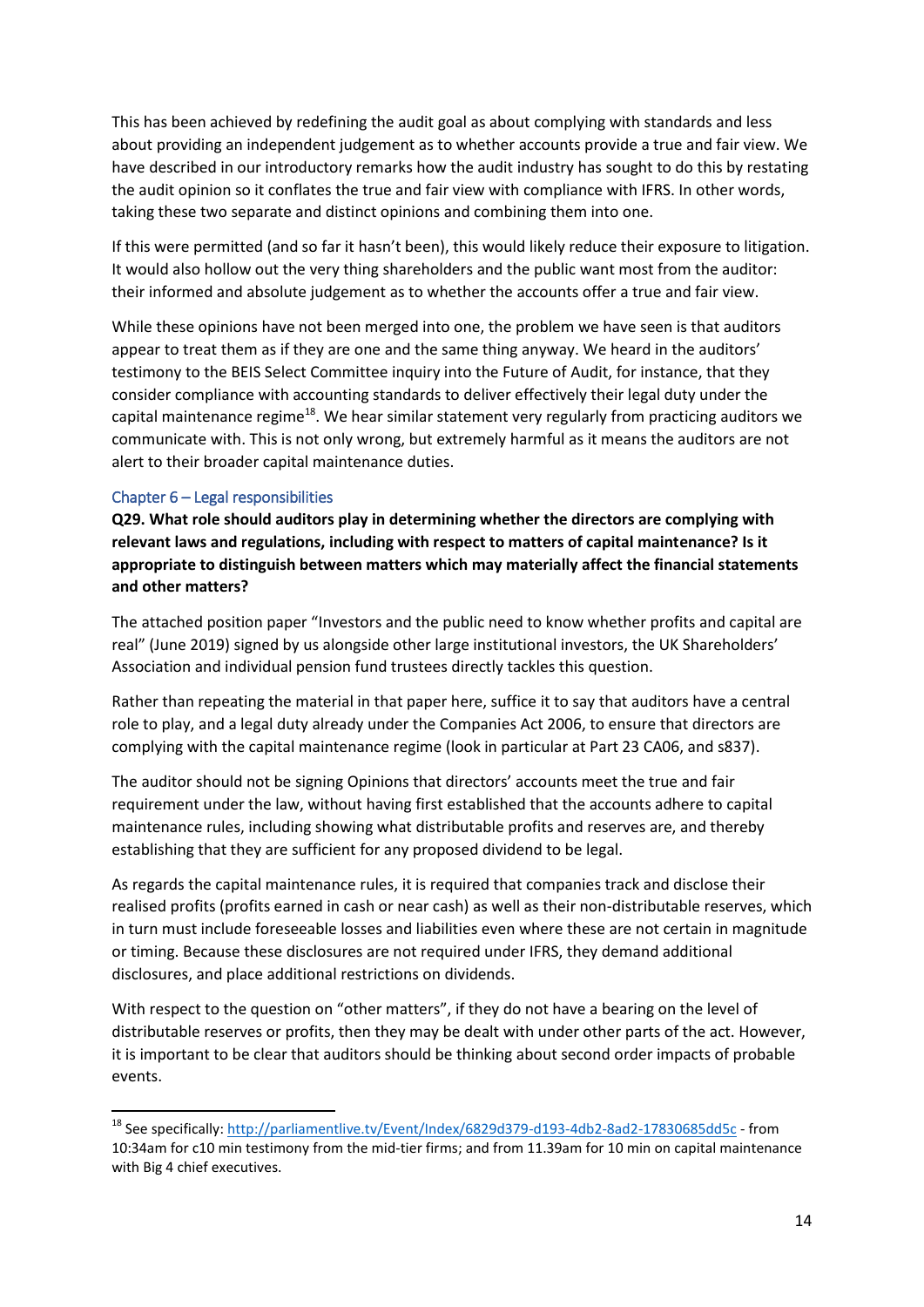For instance, in the event that a company is convicted of bribery, there auditors should consider the immediate fines and sanctions that could be imposed, but there could well be harmful reputational impacts that cause the company to lose material amounts of business or be restricted from certain markets. These should be considered also as they also have a bearing on the capital strength of the business.

# **Q30. Does a perceived inconsistency between company law and accounting standards as regards distributable reserves inhibit auditors from meeting public expectations? How might greater clarity be achieved?**

We have detailed in the Investor position paper mentioned under Q29 (June 2019) the inconsistencies between capital maintenance rules and IFRS. These are not merely "perceived", as suggested in this question. The audit industry, the Government and the standard setters all acknowledge this gap. Indeed, this is why the audit industry has drawn up TECH 02/17 Guidance for how directors should calculate their realized profits and distributable reserves in accordance with the Companies Act 2006 from their IFRS accounts. In February, the International Accounting Standards Board published a paper highlighting the need for directors to now rely on their IFRS accounts to meet national capital maintenance and solvency rules. IFRS were simply not designed with these rules in mind.

To answer the question about whether the gap between IFRS and capital maintenance rules impedes the auditor from meeting public expectations, the answer is yes. But it is far more serious than not meeting public expectations. The inconsistencies between IFRS and capital maintenance rules has led to confusion, in our view partly generated by flawed guidance by the audit industry and repeated by the FRC. This, in turn, appears to have resulted in the capital maintenance rules not being properly implemented.

In theory, the divergence between IFRS and the capital maintenance regime is not itself a problem since it merely requires supplementary disclosure to ensure capital maintenance rules are met. The problem arises, where directors consider compliance with IFRS as sufficient to ensure compliance with the law.

We set out in the attached paper actions that the Government should take to resolve the confusion and ensure the proper additional disclosures are met. These include calling for the Government to:

- Produce its own independently verified guidance for adjusting IFRS accounts to calculate realised profits and distributable reserves.
- Ensure that directors are keeping records of their realised and unrealised profits and distributable and undistributable capital.

**.** 

 Require companies to publish their realised and unrealised profits and capital in their annual audited accounts to shareholders, and how these have been calculated $^{19}$ .

<sup>&</sup>lt;sup>19</sup> An argument against requiring companies to provide a breakdown between realised and unrealised profit is that it will incentivise management manipulation: executives will be encouraged to engage in end of reporting period sales to boost the reported realised profit number. Once booked, the management then repurchases the same assets, leaving shareholders worse off (post transaction costs etc) versus the situation where such sales did not take place. However, this behaviour is a good example of "window dressing", which would be prohibited under rules that require accounts to reflect the underlying and ongoing health of the business. Such accounting misconduct should be dealt with through a robust and independent audit, not by reducing transparency to shareholders.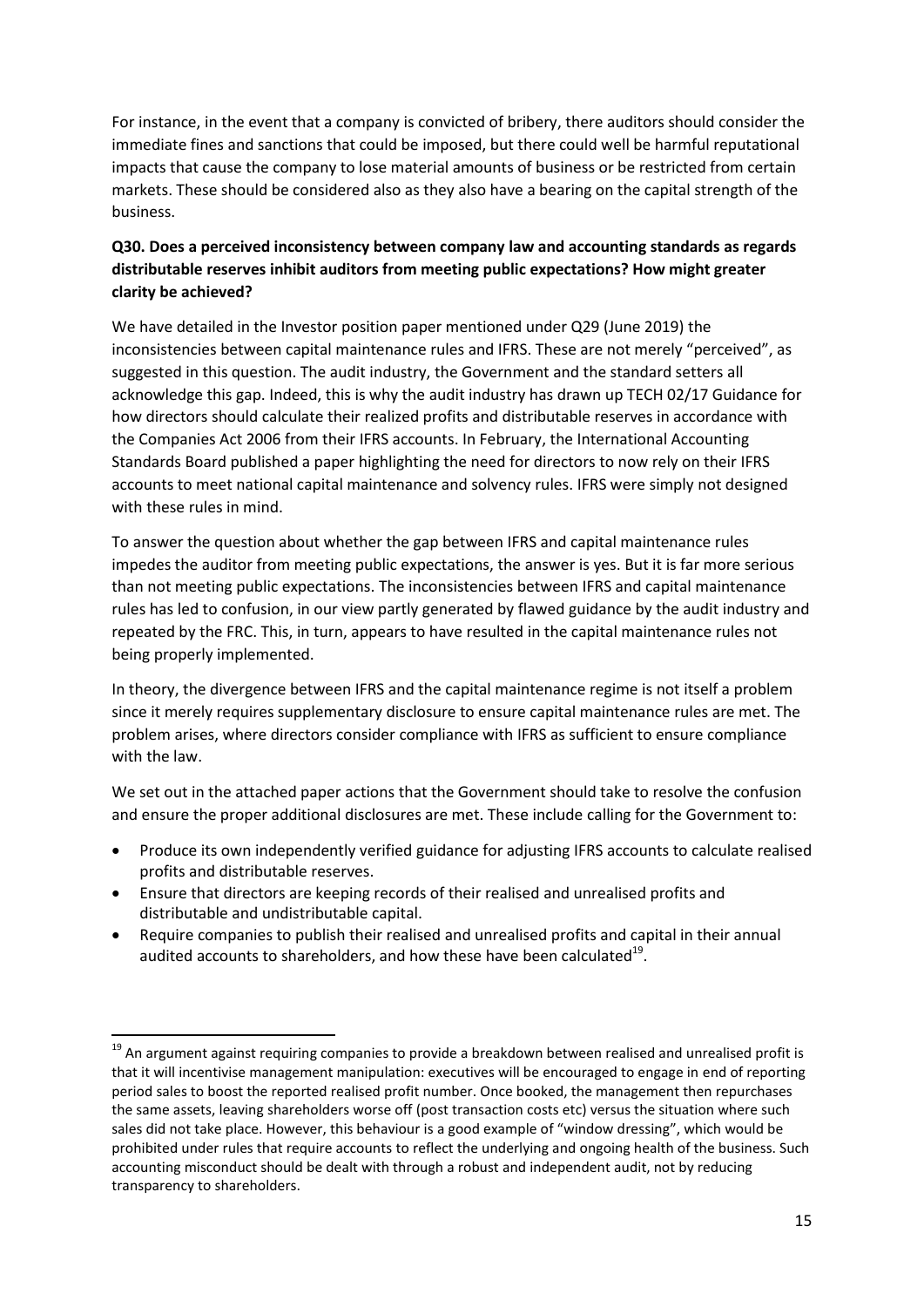- Ensure auditors are checking that these numbers are reliable, and require that they provide an explicit opinion on their findings, with any relevant commentary, e.g. on key judgements made, in the published annual financial statements.
- Ensure that these disclosures are made for the parent, subsidiary and group accounts, to give shareholders sufficient comfort around the entity's dividend paying capacity and capital strength.

#### **Q31. Should distributable and non-distributable reserves be required to be disclosed in the audited financial statements?**

Yes. Please refer to the answer to Q30 and also to the attached Position Paper which sets out precisely what disclosures we believe are necessary and indeed already required under CA06.

## **Q32. How do auditors discharge their obligations relating to whether the entity has kept adequate accounting records? Are the existing statutory requirements effective in setting the bar for auditors at a high enough level?**

We are not clear as to how auditors discharge this duty, though they clearly have this duty.

#### Chapter 7 - The communication of audit findings

**Q33. Should there be more open dialogue between the auditor and the users of their reports? For example, might an annual assurance meeting open to all stakeholders prove valuable?** 

We would support more frequent and direct communication with specific company auditors. These meetings would need to be in a form that ensures requirements related to the dissemination of material non-public information were properly adhered to. We would favour a format similar to other management or director meetings with shareholders that are open and published online. The rules are there to ensure everyone has equal access to information, not to prevent dialogue between shareholders and their auditors.

It would be important for these meetings to encourage two-way dialogue to ensure that the auditor also hears from shareholders what matters are most material to them, and can take this into account in planning for the next audit. The Audit Committee directors would ideally also be present given their central role in representing shareholders' interests vis-a-vis the audit.

These meetings would not only provide a key opportunity to share more and better information but would provide a basis for shareholders to form a view as to audit quality and hold auditors and Audit Committee directors to account through their vote at the AGM. This would help to restore a key mechanism of oversight that is currently lacking.

The meetings would also provide a valuable opportunity for auditors to connect with their underlying clients. This, we believe, is vital for bolstering auditors' independence from management as they would more readily connect with their clients' interests, versus a situation today where is remains rare to hear auditors describe shareholders as "clients".

Ultimately, however, these meetings and associated disclosures should not detract from the core auditor responsibilities to alert shareholders to accounts that are not meeting the legal standard. This remains the core function of audit.

**Q34. Should more of the communication and resulting judgments that occur between the auditor and the audit committee be made transparent to users of the financial statements?**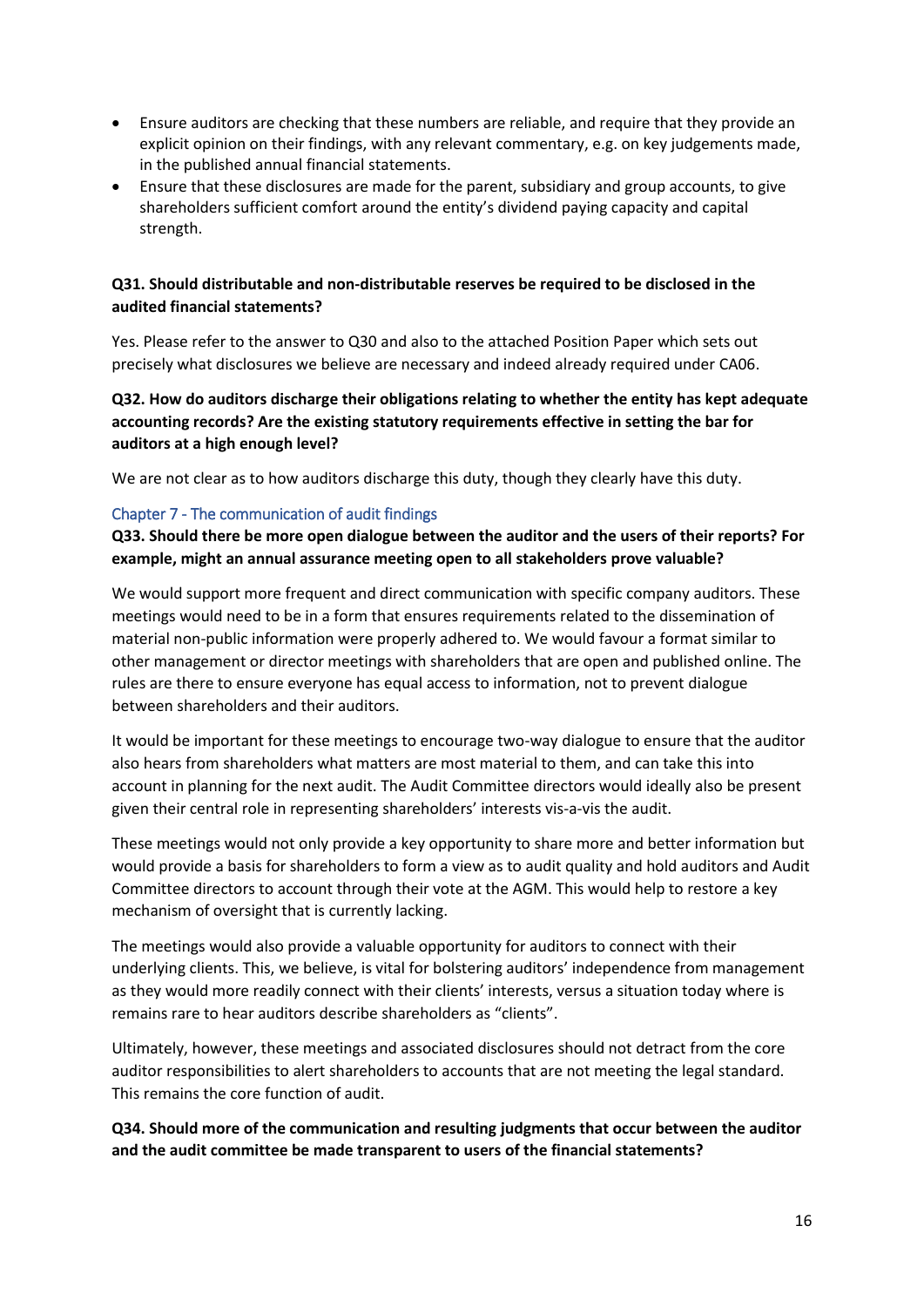Yes. As per our answer above, we favour greater disclosure of what goes on in an audit, more evidence of how the auditor challenged management on key assumptions, evidence provided to the audit committee, and greater support for the ultimate decisions and opinions that are published. The current culture of secrecy that pervades the audit process opens the door to weaker challenge, conflicts of interests and ultimately weak audits.

## **Q35. Should there be enhancements to the extended audit report, such as an obligation to update on key audit matters featured in the previous audit report**

Yes. The key enhancement we would like to see is fuller graduated audits that set out more detail on how key audit risks were addressed, and how the auditor determined the final outcome was adequate. We believe this could cause auditors and audit committees to think far more carefully about whether their judgements will stand up to scrutiny and reinforce their ultimate job of standing up for shareholder interests.

#### Chapter 8 – Fraud

**Q36. Do you believe that users' expectations of auditors' role in fraud detection are consistent with the requirements in UK law and auditing standards? If not, should auditors be given greater responsibility to detect material fraud?** 

We are of the view that auditors are already responsible for detecting fraud where this could result in material misstatements. This aspect of the auditors' work would seem to be integral to the value the audit brings shareholders and the public. If the auditor is not looking for fraud, who is?

Put another way, if the auditor explicitly states they do not look for signs of fraud, we would see the audit to be of questionable value. Moreover, it would reduce the disincentive for executives to engage in fraud who now have little to fear from the auditor.

It is worth also noting that it is not always clear where aggressive accounting becomes fraud and an explicit desire to mislead. The Metro Bank case provides an example. Here executives apparently misclassified loans (approximately 10% of the loan book) as less risky than they actually were, thereby reducing the capital they had to set aside to cover expected losses. As far as we are aware, however, Metro's auditors PWC have not come in for sanction. Or take Tesco's accounting scandal in 2014. Here executives inflated performance numbers by manipulating reported revenue. In the latter case, the company was fined £129mn by the Serious Fraud Office, but a case against PWC was abandoned by the FRC.

## **Q37. Do existing auditing standards help to engender an appropriate fraud detection mindset on the part of auditors?**

It is hard to assess the quality of auditors' efforts in detecting fraud from the outside. This is itself a problem.

It would nonetheless appear that auditors have often lacked a determined and sceptical mindset in their investigation of company accounting. There is no reason to believe this is any different in their approach to fraud. Indeed, in cases like London Capital & Finance, it would seem the alleged fraud was plain to see by the auditor, and indeed the insolvency of the business that resulted visible from a review of the notes to the accounts. It is hard not to wonder whether auditors are as determined as one might expect. In other cases such as misstatements by BT's Italian subsidiary recently, again it was not the auditor that uncovered the deception.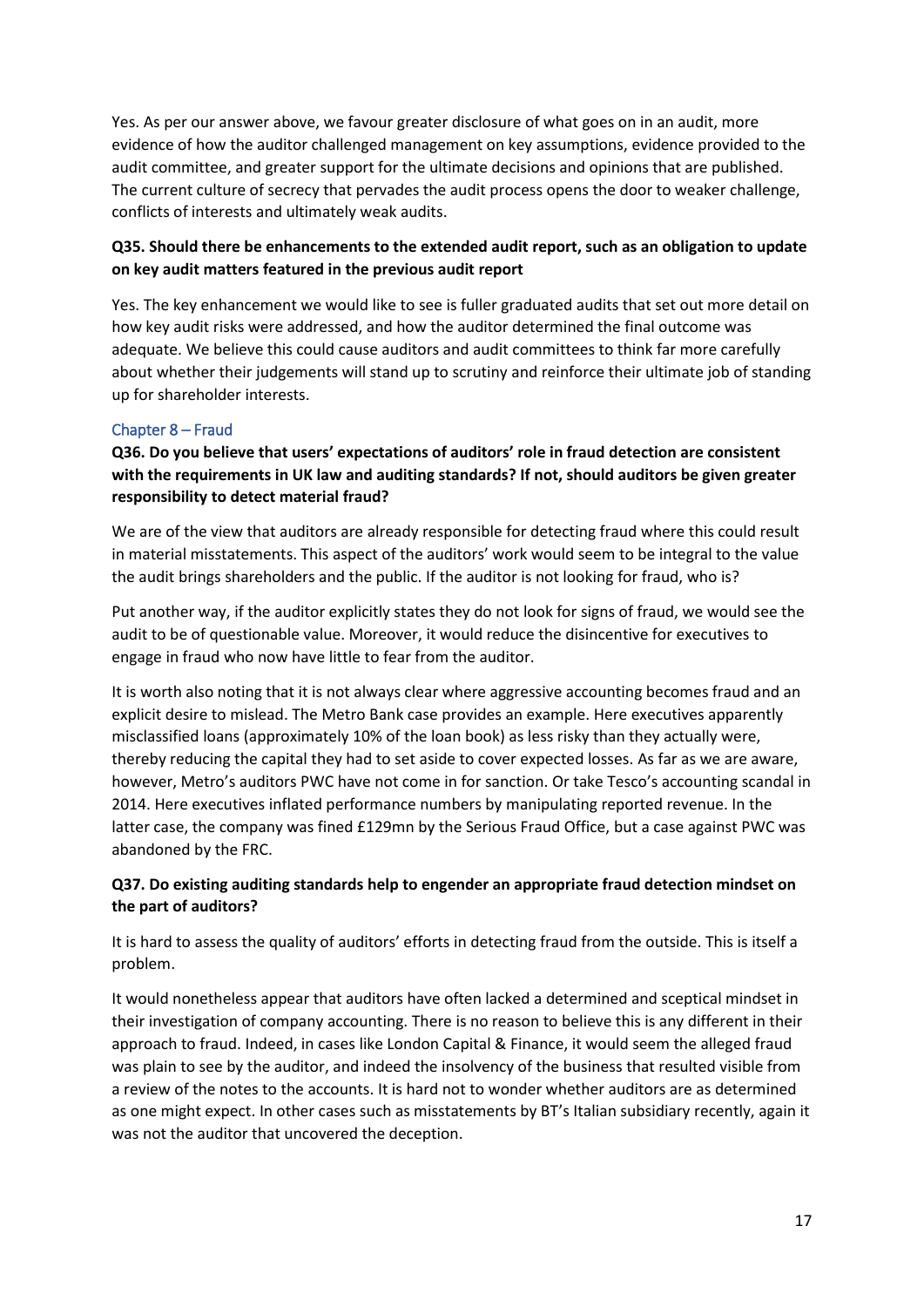## **Q38. Would it be possible to devise a 'reasonable person' test in assessing the auditor's work in relation to fraud detection?**

We would favour a "sceptical persons" test. Auditors should be sceptical. The question should be, given a sceptical mindset, should the auditor have picked up anomalies and investigated them?

# **Q39. Should auditors be required to evaluate and report on an audited entity's systems to prevent and detect fraud?**

Yes. As noted, we see this as integral to the audit process, ensuring the accounts present a true and fair view. This is also linked to the need for auditors to get sufficient comfort around internal controls to be able to say the risks of misstatements or legal breaches are low.

#### Chapter 9 – Auditor liability

**.** 

## **Q40. Is the audit profession's willingness to embrace change constrained by their exposure to litigation?**

In our view, auditors' behaviour (e.g. in seeking to minimise their role in forming a judgement on the accounts versus simply complying with standards discussed in our introductory remarks and under Q28) appears to be heavily influenced by their fear of litigation as well as regulatory action. Reducing the threat of sanction, however, would make matters worse.

The problem has been that because auditors have feared litigation, and in response very effectively minimised this risk. This mirrors their success in limiting regulatory action. The industry's influence over the standard setting process, the implementation and the enforcement of those standards means that oversight and independent checks on auditors' work have been light-touch<sup>20</sup>. When it comes to litigation, there have been very few cases we are aware of brought against audit firms<sup>21</sup>. To take a stark example, despite the clear problem with the accounts produced by many banks prior to the financial crisis, we are not aware of any litigation against auditors who signed off these accounts.

While Richard Brooks' analysis of both the power of the large audit firms, but also their apparent immunity from persecution may be embellished for effect, the core messages bear serious consideration:

*"The big firms have persuaded governments that litigation against them is an existential threat to the economy. The unparalleled advantages of a guaranteed market with huge upside and strictly limited downside are the pillars on which the big four's multi-billion-dollar businesses are built.*" 22

We would suggest that, alongside the introduction of a robustly independent regulator with stronger powers to investigate and prosecute failing auditors as proposed by Sir John Kingman, the Government should consider how to reduce obstacles to legal action by harmed parties to whom auditors owe a duty of care. This would help to provide more direct accountability to shareholders

<sup>&</sup>lt;sup>20</sup> These weaknesses are now being addressed following both Sir Christopher Clark's review of FRC sanctions June 2018, and Sir John Kingman's recommendations.

<sup>&</sup>lt;sup>21</sup> As we understand it, at present shareholders can only initiate a derivative action where they can prove the company – and its directors – are unable to act. This is a difficult standard to meet and has meant that there have been very few legal actions against auditors.

 $22$  Extract from Richard Brooks recent book "Bean counters" taken from The Guardian [https://www.theguardian.com/news/2018/may/29/the-financial-scandal-no-one-is-talking-about-big-four](https://www.theguardian.com/news/2018/may/29/the-financial-scandal-no-one-is-talking-about-big-four-accountancy-firms)[accountancy-firms](https://www.theguardian.com/news/2018/may/29/the-financial-scandal-no-one-is-talking-about-big-four-accountancy-firms)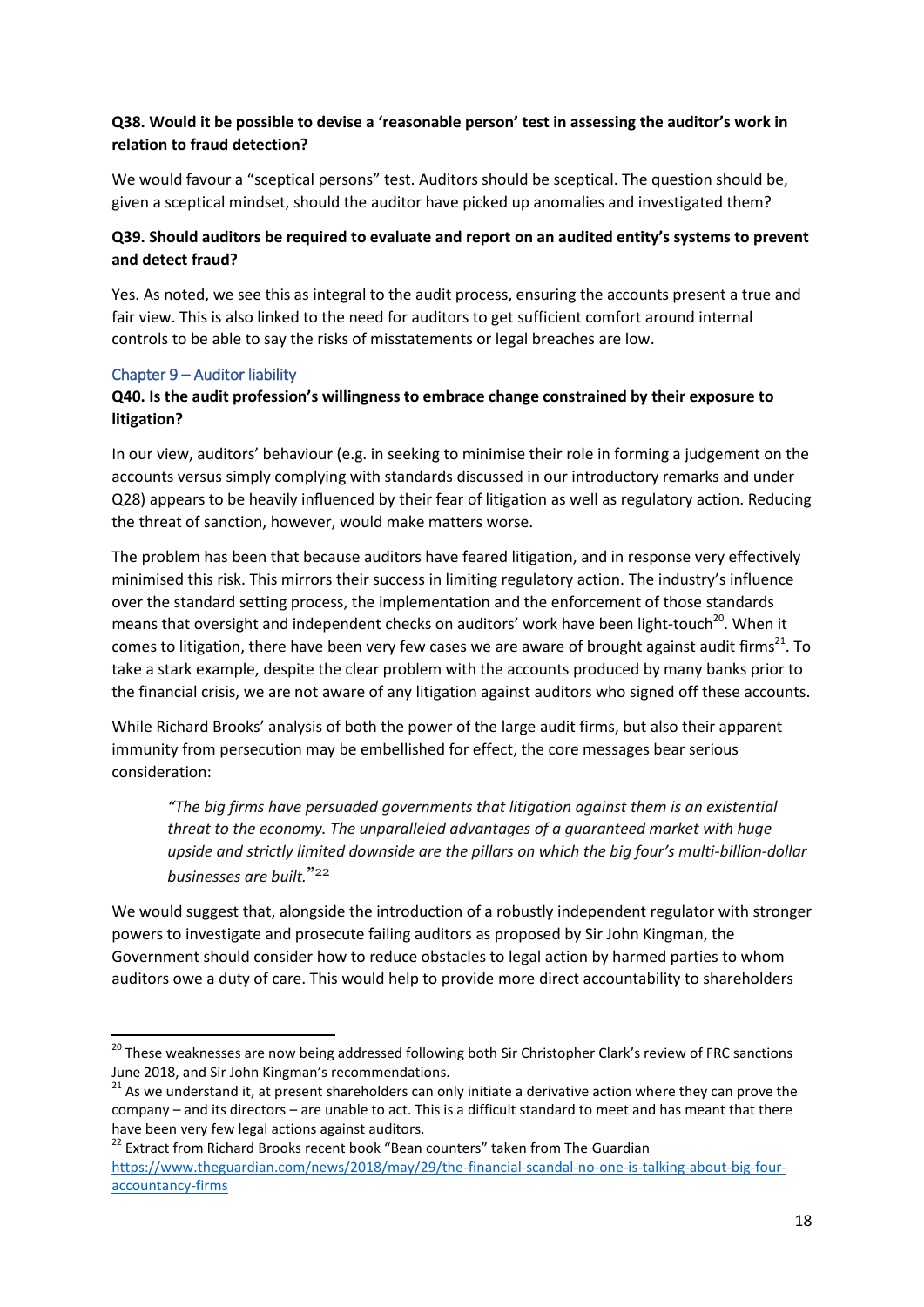and would focus audit firms' minds on delivering on their existing duties, rather than seeking to weaken them.

Any move to weaken further auditor accountability, e.g. by providing a safe harbour for auditors, would like make matters worse, not better. Having said that, while be believe that there needs to be direct accountability shareholders, this does not mean sanctions should be disproportionate. There could be scope for total liability to be capped to prevent unreasonable claims, or unintended consequences that could be harmful to the public interest.

#### **Q41. If there were a quantifiable limit on auditor liability, how might this lead to improvements in audit quality and/or effectiveness?**

See response to Q40

**Q42. Should company law make auditors potentially liable, or otherwise accountable, to all stakeholders who reasonably rely on their audit work and their published auditor's report?** 

See response to Q40.

**Q43. How might quality of the audit product be improved if the approach to liability was altered, and what reform might enable the most favourable quality improvements?** 

See response to Q40.

#### Chapter 10 – Other issues

We do not answer every question in this section.

#### **Q49. Does today's audit provide value for money?**

Based on the other responses to this Call for Views, we do not believe audit today provides value for money. Investment analysts hardly ever consider the audit, or who has audited the company concerned. Moreover, adjustments to published accounts are routine, as is a presumption that management accounts need to be treated with a degree of caution. In effect, auditor's role as policeman for shareholders is widely discounted.

This doesn't mean it has no value. As Mr. Tyrie's quote used in our introduction points out, audit is something people may not concern themselves with, but still implicitly rely on. The problem is that audits could be far more valuable than they are today.

#### **Q51. What use do shareholders currently make of audit reports? Are they read by shareholders generally? What role does AI play in reading and analysing such reports?**

The introduction of longer-form auditor reports – alongside greater public scrutiny of audits in the wake of high profile scandals – has led to more interest in audit reports. But this remains, in our view, limited. We expect this will begin to change as auditors put more substantive commentary in their reports, and thus offer shareholders material insights that could help them form views on governance and company prospects.

AI may well be a tool used to scan auditor reports also in that search for insight, or 'edge' to help in stock picking. It is not clear, however, whether AI is being used to support stewardship activities, and thus the process of holding auditors and Audit Committee directors to account. This is, in our mind, one of the more important functions of these reports, and something the Government should explicitly encourage.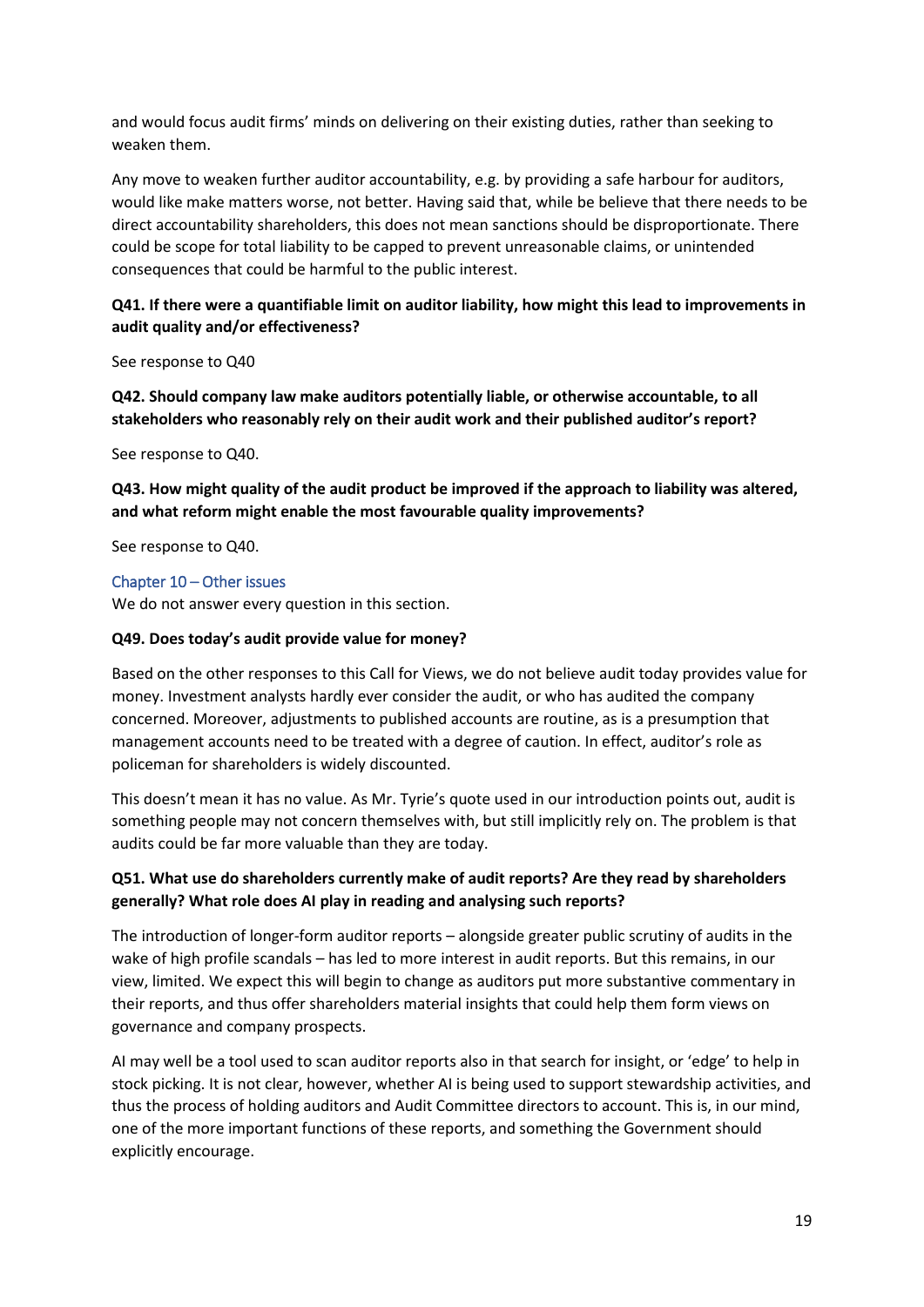#### **Q52. Would interaction between shareholders and auditors outside the AGM be practical and/or desirable?**

Please see response to Q33. In short, yes we do think there should be more and higher quality interaction between shareholders and their auditors outside the AGM. As noted not only would this be practicable, but it ought to form an essential part of the auditor's due diligence in considering which accounting risks are most material to shareholders. There could be an argument for auditors to also seek other stakeholders' views, like employees, suppliers, etc. in case this throws up potential audit risks.

More regular interactions with shareholders would also bolster accountability to shareholders, and greater empathy between auditors and their underlying clients. Audit Committees should join these discussions, keeping in mind the broader public interest role of auditors, and all information should be made immediately available to the market.

Because many institutional investors hold hundreds, if not thousands of companies, one needs to be realistic about the level of engagement. This is no different to Remuneration Committee outreach to shareholders, and arguable the audit is as if not more important (in the end remuneration tends to be based on audited numbers). As with remuneration, most engagement resource will tend to flow towards companies where accounts are perceived to be more risky.

# **Q53. How could shareholders express to auditors their** *ex ante* **anxieties to help shape the audit plan? Should shareholders approve planning matters for each audit, including scope and materiality?**

See response to Q52. Yes, investor consultation should help auditors construct their audit plans, but in the end the Audit Committee should retain authority over finally approving this plan (having also heard their shareholders' views, but also considering their broader responsibilities to other stakeholders as set out in s172 CA06).

#### **Q54. What assurance do shareholders currently obtain other than from audit reports?**

Shareholders rely on the audit precisely because the auditor has access to internal records and executives to kick the tyres on company accounts. It would not be possible to get a similar level of assurance without breaking inside information rules.

#### **Q55. In what way would it be possible for auditors to report on the culture of the entity whose financial statements are being audited?**

We are unclear how this would work in practice. Assessing culture is not auditors' specialism. This is more for investors based on conversations with management.

Of course, shareholders may look at the auditor's report on the accounting judgements and assumptions made, or any disagreements with management (if this were disclosed), in forming their view, but we would not wish to see auditors' remit extend beyond this.

## **Q56. How can auditors demonstrate that appropriate scepticism has been exercised in reaching the judgments underlying the audit report?**

As noted earlier, they can demonstrate this scepticism through disclosure of greater detail around challenges to specific accounting assumptions, perhaps any disagreements with management and how these were resolved, and detailing how their own sensitivity analysis was conducted. Providing more examples of where the auditor over-ruled management would also build confidence. Finally,